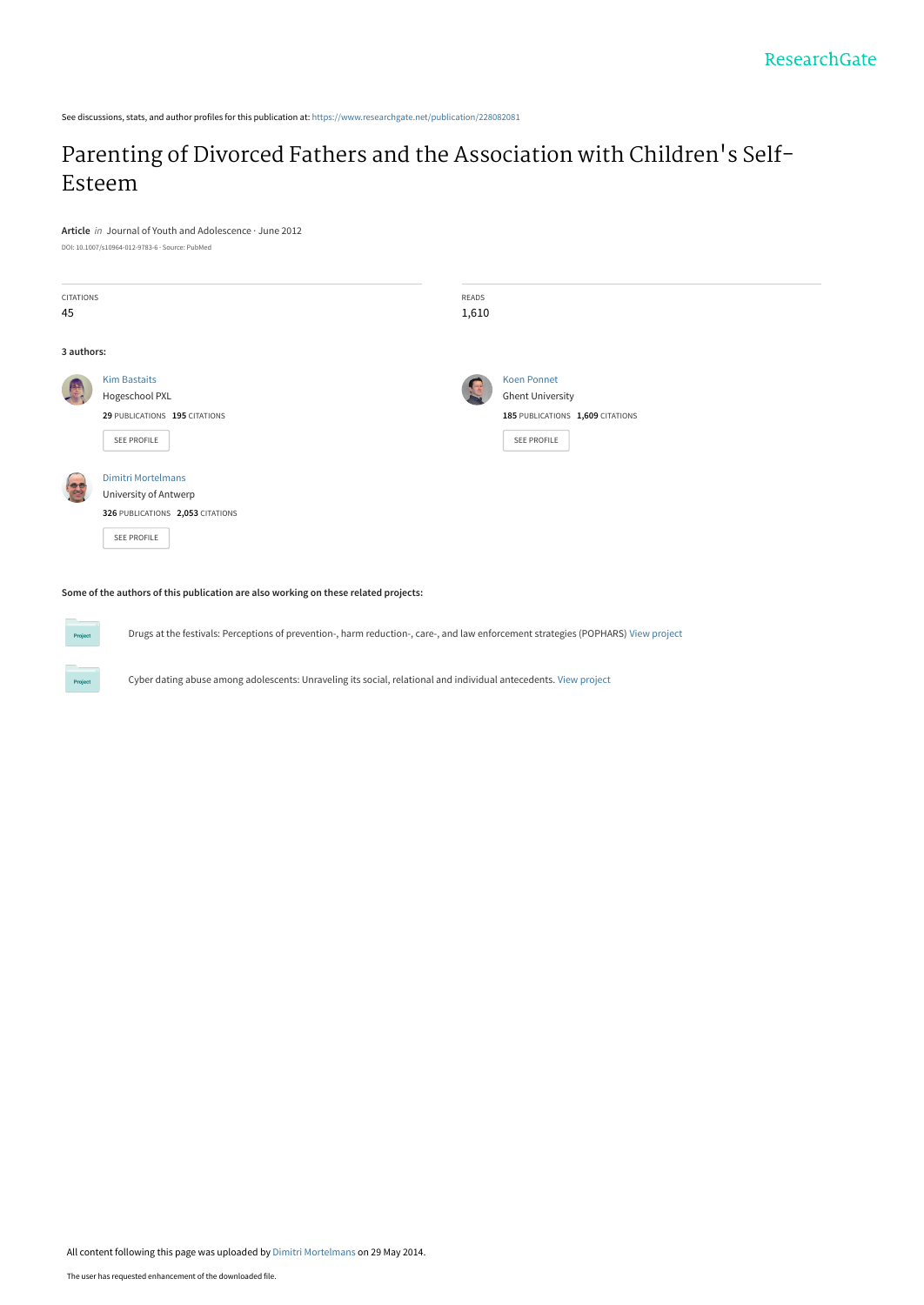EMPIRICAL RESEARCH

## Parenting of Divorced Fathers and the Association with Children's Self-Esteem

Kim Bastaits • Koen Ponnet • Dimitri Mortelmans

Received: 16 April 2012 / Accepted: 15 June 2012 - Springer Science+Business Media, LLC 2012

Abstract Research suggests that high parental support and control improves children's well-being. However, a large part of these studies have focused on the parenting of married parents. Research on parenting after a divorce, mainly has focused on parenting of divorced mothers, with few exceptions concentrating primarily on non-residential fathers. Therefore, we compared both parenting dimensions support and control of fathers in different family structures (non-residential fathers, fathers in joint custody and married fathers). We also investigated the association between fathers' parenting dimensions and children's self-esteem, controlled for the parenting dimensions of the mother. Data from 587 children (50 % girls) between 10 and 18 years old and their parents were examined. Results revealed that non-residential fathers ( $n = 225$ ) were less supportive and controlling than fathers in joint custody  $(n = 138)$  and married fathers  $(n = 224)$ . Nevertheless, having a supportive father was beneficial to children's self-esteem in each family structure. We conclude that, even after a divorce, fathers have the capacity to enhance children's self-esteem and we suggest that future research should investigate this capacity.

K. Bastaits  $(\boxtimes) \cdot$  D. Mortelmans Research Centre for Longitudinal and Life Course Studies (CELLO), University of Antwerp, Sint-Jacobsstreet 2, 2000 Antwerp, Belgium e-mail: kim.bastaits@ua.ac.be

D. Mortelmans e-mail: Dimitri.mortelmans@ua.ac.be

#### K. Ponnet

Research Centre for Longitudinal and Life Course Studies (CELLO)–Media and ICT in Organisations & Society (MIOS), University of Antwerp, Sint-Jacobsstreet 2, 2000 Antwerp, Belgium e-mail: Koen.ponnet@ua.ac.be

Keywords Children · Divorce · Fathers · Parenting · Parenting agreement · Self-Esteem

Several studies have documented that high parental support and control enhances the well-being of children (Baumrind [1991](#page-12-0); Lamborn et al. [1991;](#page-13-0) Milevsky et al. [2007\)](#page-14-0), even after a parental divorce. These studies mainly concentrated on parenting of the mother (e.g., Benson et al. [2008](#page-12-0); Forgatch and DeGarmo [1997;](#page-13-0) Lengua et al. [2000](#page-13-0); Wood et al. [2004](#page-14-0)). Previous research on divorced fathers primarily examined the economic role of the father or the contact between father and child and the association of these aspects with children's well-being (e.g., Amato et al. [2009;](#page-12-0) King and Heard [1999](#page-13-0)). However, growing evidence suggests that qualitative parenting (i.e., the parenting dimensions support and control) of the father is also beneficial to children's well-being (e.g., King and Sobolewski [2006\)](#page-13-0). Recently, the focus of some researchers has shifted to the parenting of non-residential fathers (Booth et al. [2010;](#page-12-0) Flouri [2006](#page-13-0); King and Sobolewski [2006;](#page-13-0) Stewart [2003\)](#page-14-0). While this shift is an important one, research on the parenting dimensions of fathers in different family structures, especially fathers in joint-custody, and the association with children's wellbeing has remained underdeveloped.

The current study seeks to extend previous literature on the parenting of divorced fathers and the association with children's self-esteem. In this research, we first compared differences in the parenting of non-residential fathers, fathers in joint custody and married fathers. Second, we conducted multivariate regression models to assess the association between children's well-being and parenting of fathers in different family structures, controlled for the parenting of the mother. Using children's reports on the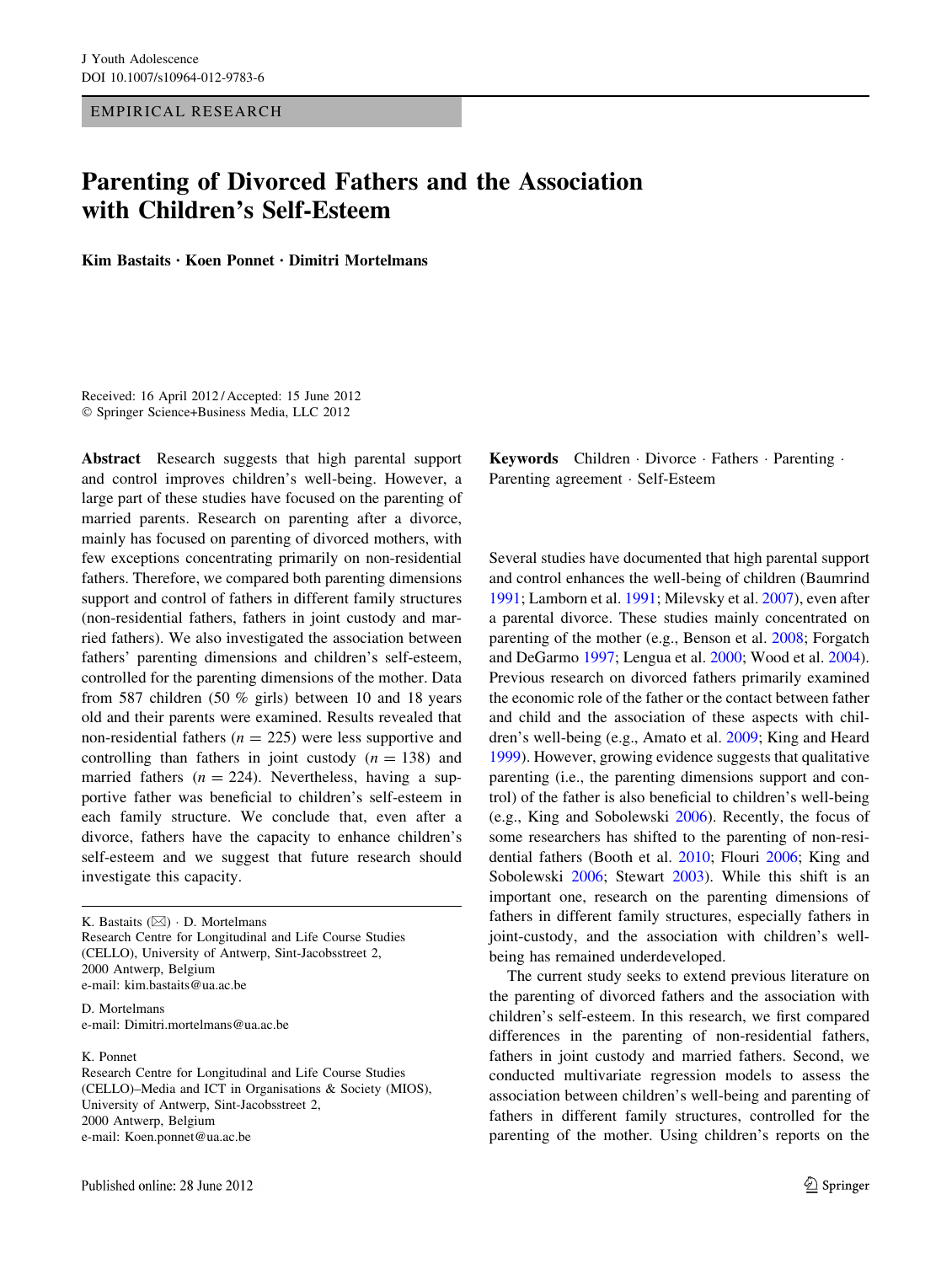parenting of fathers instead of parental reports, we also sought to give a unique insight on how children experience the parenting of their fathers. So, the present study aimed to provide a better understanding of how parenting of fathers in different family structures is associated differently with children's well-being, including fathers in joint custody, controlling the multivariate models for parenting of the mother and using children's reports on the parenting of both fathers and mothers.

## Differences in Parenting Dimensions of Fathers in Different Family Structures

According to Thomson et al. ([1994\)](#page-14-0), parents offer their children two key resources: money and time. Whereas money is used to supply food, clothing and shelter for children and provide material goods and experiences that foster positive child development, time gives parents the opportunity to demonstrate support and control to their children. Support and control are the two dimensions of the parenting construct of Baumrind ([1991\)](#page-12-0). Support (also termed responsiveness) refers to the amount of affection and warmth that parents show and provide for their children. Control (also termed demandingness) refers to the extent to which parents supervise their children. The present study is focused on the parental support and control of different fathers, spending a different amount of time with their children.

Divorce is associated with a decline in parental resources (King and Sobolewski [2006](#page-13-0); McLanahan and Sandefur [1994;](#page-14-0) Thomson et al. [1994\)](#page-14-0). From a risk and resilience perspective, Degarmo and Forgatch [\(1999](#page-13-0)) have stated that divorce and the subsequent transitions and changes in the life course of fathers and children (e.g., formation of a new stepfamily) can function as stressors that lead to disruptions in the parenting of fathers. This decline in father support and control after divorce is confirmed in previous literature (Bronte-Tinkew et al. [2010](#page-13-0); Hilton and Devall [1998;](#page-13-0) Sirvanli-Ozen [2005](#page-14-0)). After a divorce, fathers are more likely to spend less time with their children and the support and control they provided diminishes.

Still, the support and control provided by divorced fathers who spend a different amount of time with their children is less extensively investigated. After a divorce, most fathers become either non-residential fathers (i.e., fathers who spend less than 34 % of the time with their children) or fathers in joint custody (i.e., fathers who spend least 34 % and at most 67 % of the time with their children) (Melli [1999](#page-14-0); Smyth and Moloney [2008](#page-14-0)). Since parental resources will diminish if fathers spend less time with their children (King and Sobolewski [2006](#page-13-0); McLanahan and Sandefur [1994;](#page-14-0) Thomson et al. [1994](#page-14-0)),

differences in parenting between non-residential fathers and fathers in joint custody should be found. Still, empirical studies that address the parenting of fathers in joint custody arrangements are scarce. To our knowledge, only one early study by Bowman and Ahrons [\(1985](#page-13-0)) investigated the differences of parenting between non-residential fathers and fathers in joint custody, indicating that fathers in joint custody were more involved in parenting than nonresidential fathers. Although the importance of investigating parenting of divorced fathers in different custodial arrangements is stressed (Pasley and Braver [2004](#page-14-0)), empirical research remains underdeveloped. Therefore, the current study compares the parenting dimensions provided by fathers who spend a different amount of time with their children.

## Parenting Dimensions of Fathers in Different Family Structures and Children's Well-Being

Theoretical Frameworks on the Link Between Parenting Dimensions of Fathers and Children's Well-Being

Two theoretical frameworks shape the context of the current study: the family system perspective and the social capital theory. On the one hand, the family system perspective offers a framework to investigate the link between fathers and children. The key idea of this perspective is that a family is a complex, multilateral and integrated structure in which family members are necessarily interdependent (Cox and Paley [1997](#page-13-0); Minuchin [1974\)](#page-14-0). As a consequence, actions of one family member might have an impact on another member. In this respect, the divorce-stress-adjustment perspective of Amato ([2000\)](#page-12-0) is embedded in the family system perspective and defines a parental divorce as a stressful process with consequences for children's well-being that can be mediated by effective parenting (high support and high control). Indeed, previous research has demonstrated that higher support and control on the part of the non-resident father after a parental divorce have a positive influence on the well-being of the child (Bronte-Tinkew et al. [2010](#page-13-0); Campana et al. [2008](#page-13-0); Carlson [2006;](#page-13-0) Dunlop et al. [2001;](#page-13-0) King and Sobolewski [2006;](#page-13-0) Lansford [2009](#page-13-0)).

On the other hand, the mechanisms through which parenting of fathers and children's well-being are positively associated, can be explained by the social capital theory (Coleman [1988\)](#page-13-0). Social capital exists in the relationship between the parent and the child and has been measured as the quantity (i.e., contact) as well as the quality (i.e., parenting) of the parental involvement (Furstenberg and Hughes [1995](#page-13-0)). Previous research has revealed that the quality of the involvement, i.e., parental support and control,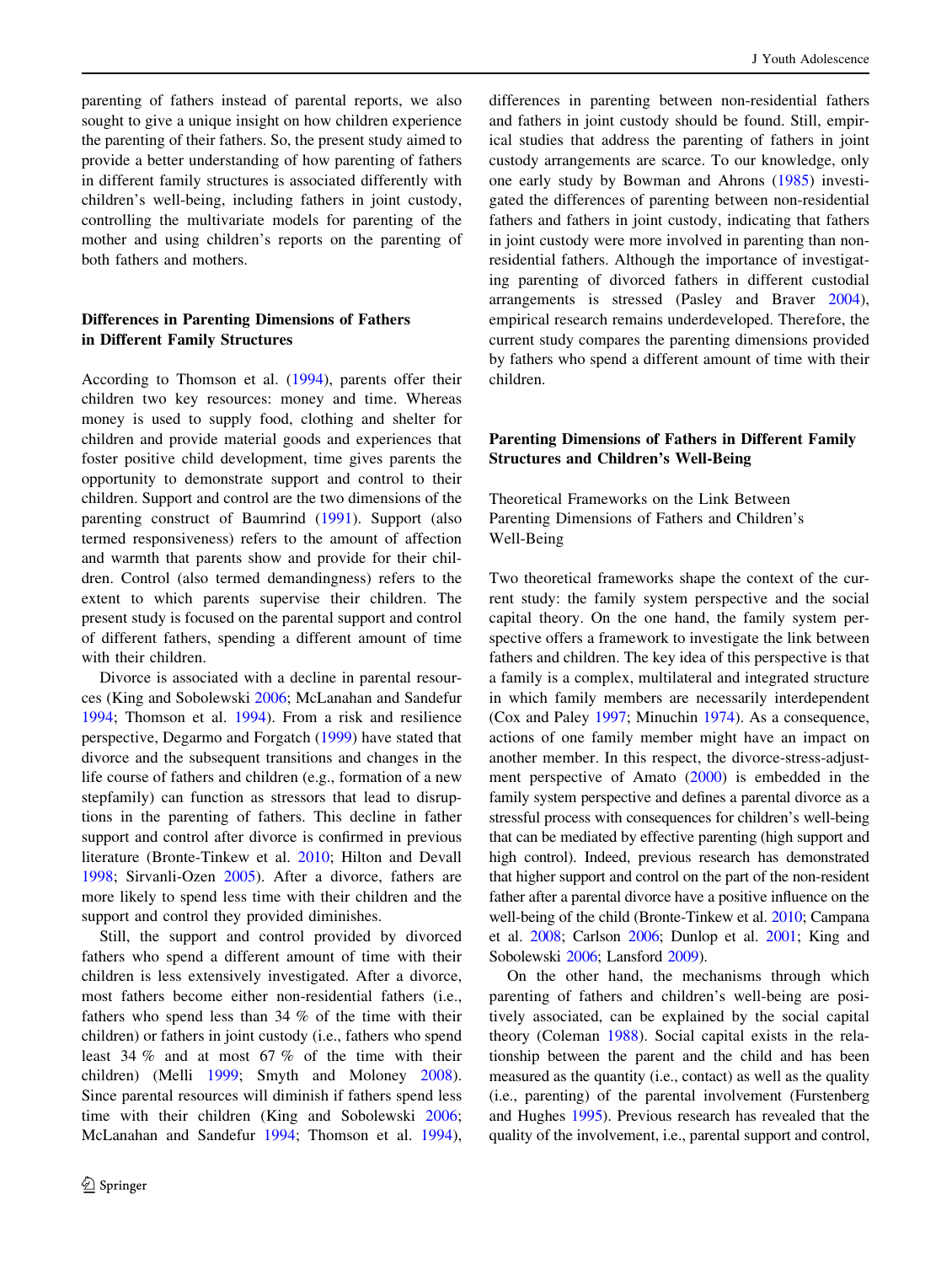is important for children's well-being (e.g., Baumrind [1991](#page-12-0); King and Sobolewski [2006](#page-13-0)). Nevertheless, maintaining contact between the parent and the child is a necessary condition for the transfer of social capital. After a parental divorce, contact between the father and the child declines and former married fathers become fathers in joint custody or non-residential fathers. As the contact diminishes, the transfer of social capital as qualitative parental involvement also might decline with consequences for children's wellbeing. Still, the majority of the empirical research on the parenting of divorced fathers and its link with children's well-being has been limited to non-residential fathers (e.g., Carlson [2006;](#page-13-0) Hawkins et al. [2007](#page-13-0)) and have not taken into account the quantitative aspect of the social capital theory. Examining the link between the qualitative aspect of parenting and children's well-being, the current study considers the quantitative aspect of social capital. It should therefore provide some additional insight in children's well-being after divorce, especially for children of fathers in joint custody.

Self-Esteem, a Positive Indicator of Children's Well-Being

The family system perspective and the social capital theory clearly indicate the association between the parenting dimensions of the father and the well-being of the child. Studies investigating this association have applied different definitions of children's well-being as well as different measures for children's well-being. Previous research mainly has used internalizing or externalizing problem behavior as a measure of children's well-being (for an overview, see: Amato [2000;](#page-12-0) Hetherington and Stanley-Hagen [1999](#page-13-0); Lansford [2009](#page-13-0)). Well-being can thus be defined as a lack of internalizing and externalizing problems. Nevertheless, as observed by Ben-Arieh ([2005\)](#page-12-0), the absence of internalizing and externalizing problems does not necessarily indicate a person's feelings of happiness and self-worth. Consequently, a positive indicator of children's well-being should be employed.

Such a positive indicator of well-being, highly correlated with happiness (Lyubomirsky et al. [2006\)](#page-13-0), is selfesteem, which assesses a person's feelings of self-acceptance and self-worth (Rosenberg [1965\)](#page-14-0). It can be described as the level of satisfaction with one's own behavior and one's self (Diener and Diener [1995](#page-13-0)). As described by the interactionist Cooley [\(1902](#page-13-0)) in early sociology, individual feelings towards the self and an evaluation of the self are shaped through reflected appraisals of significant others in a context of social interaction (i.e., looking glass self). Selfesteem is constituted during childhood and adolescence, in close relationship with significant others, like parents (Birkeland et al. [2012;](#page-12-0) Crocker and Park [2004;](#page-13-0) Zakeri and

Karimpour [2011](#page-14-0)). Research by Zakeri and Karimpour [\(2011](#page-14-0)) has indicated that high levels of support and high levels of control were associated with higher self-esteem among adolescents. Other research has reported the same result for support but the opposite result for control (Plunkett et al. [2007](#page-14-0); Siffert et al. [2012](#page-14-0)). A recent study by Garcia and Gracia ([2009\)](#page-13-0) on parenting styles and selfesteem of adolescents has demonstrated that adolescents with indulgent parents (who only provide support and no control) had the highest self-esteem. It is important to note that in the ongoing literature concerning self-esteem, researchers debate on whether they should study selfesteem as a trait or as a pursuit and its costs. This pursuit of self-esteem is associated with goals and motivations to obtain high self-esteem rather than the evaluation of the self (Crocker and Park [2004;](#page-13-0) DuBois and Flay [2004](#page-13-0)). Bearing this in mind, previous research consistently has shown that a high level of self-esteem, or rather the avoidance of low self-esteem, is important for a person's well-being throughout the life span (DuBois and Flay [2004](#page-13-0)). As a consequence, the current study concentrates on self-esteem as a positive indicator of children's well-being.

## The Current Study

Guided by the parental resource theory (Thomson et al. [1994](#page-14-0)), the first aim of the present study was to draw the comparison between the support and control provided by non-resident fathers, fathers in joint custody and married fathers. Since these three types of fathers have an unequal distribution of the resource ''time with children'' (McLanahan and Sandefur [1994;](#page-14-0) Thomson et al. [1994](#page-14-0)), we expected them to differ in their parenting. We hypothesized that married fathers provided the highest levels of support and control, subsequently followed by fathers in joint custody and non-residential fathers provided the lowest levels of support and control (hypothesis1).

The second aim of the present study was to investigate the association between the parental support and control of the fathers and children's self-esteem, differentiating between fathers with a different amount of contact: married fathers, fathers in joint custody and non-residential fathers. First, from a family system perspective, the association between parenting of the father and children's self-esteem is controlled for those different types of fathers. Based on previous literature (Bronte-Tinkew et al. [2010](#page-13-0); Campana et al. [2008](#page-13-0); Carlson [2006](#page-13-0); Dunlop et al. [2001;](#page-13-0) King and Sobolewski [2006](#page-13-0); Lansford [2009;](#page-13-0) Plunkett et al. [2007](#page-14-0)), we expected that higher levels of parental support as well as higher levels of parental control might be associated with a higher self-esteem (hypothesis 2). Second, we investigated the social capital hypothesis that parenting dimensions of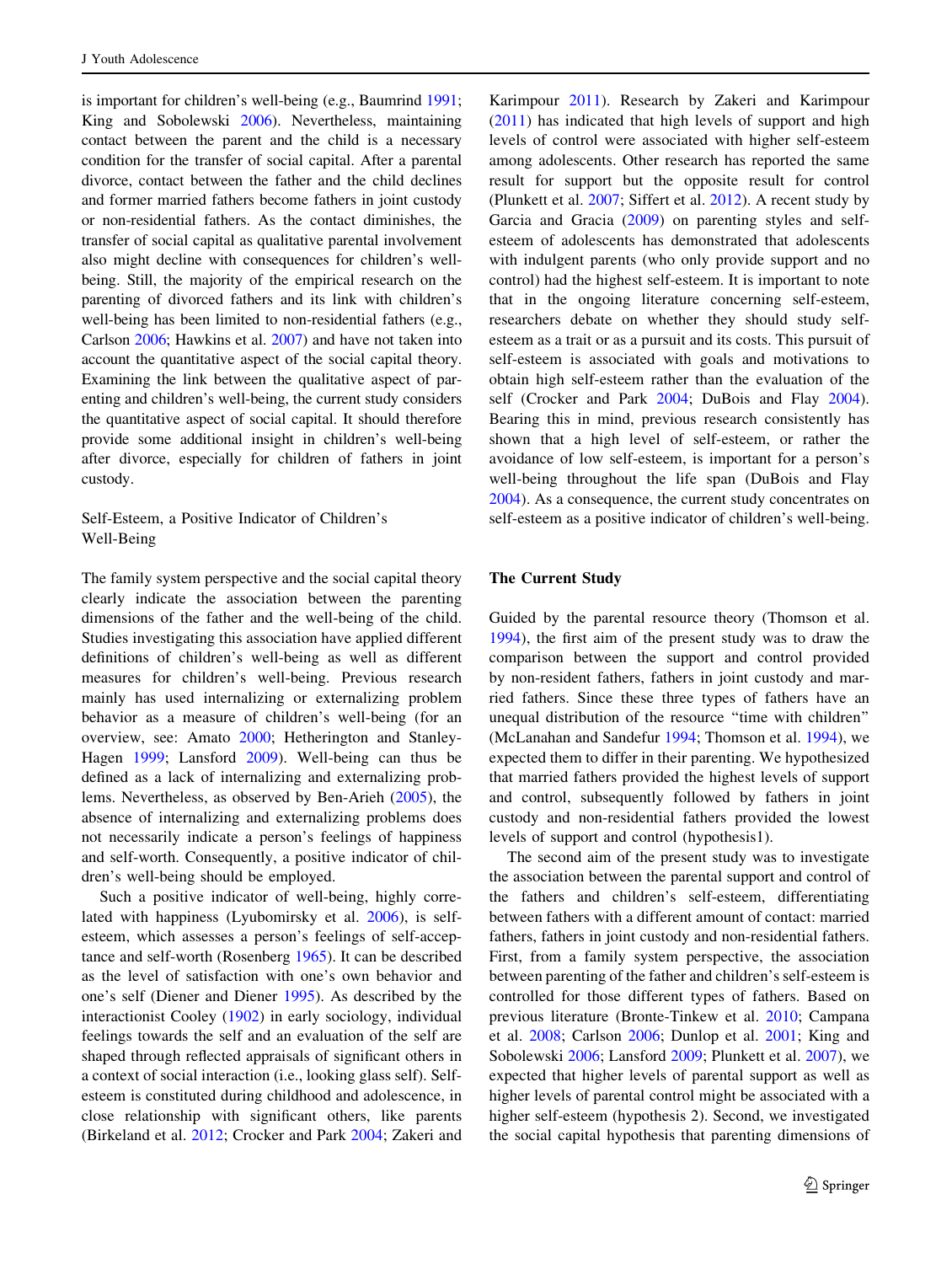fathers are not equally beneficial for children's self-esteem when the amount of contact between the father and the child is different. This was a more explorative part of the study since, to our knowledge, previous studies had not compared the association between parenting of the father and children's self-esteem, differentiating between married fathers, fathers in joint custody and non-residential fathers. We expected differences by family structure in the link between children's self-esteem and parenting dimensions of the father, hypothesizing that the association between support and control of married fathers and children's self-esteem would be the largest, subsequently followed by the support and control of fathers in joint custody and the association with children's self-esteem, the association between support and control of non-residential fathers and children's selfesteem would be the smallest (hypothesis 3).

#### Method

#### Sample and Procedure

Our analyses were based on data from the ''Divorce in Flanders'' study (Flanders is the Dutch speaking part of Belgium), which applied a multi-actor design, including information on both currently and formerly married partners, as well as on their children of 10 years of age or older, their parents, and (for formerly married partners) their new partners. In order to contact the currently and formerly married partners and after approval of the privacy committee, their adressess were randomly selected from the Belgian National Register (1/3 addresses of currently married partners, 2/3 addresses of formerly married partners), so the data were representative within the group of married or divorced partners. Data collection started in October 2009 and ended in December 2010. The final dataset contained information on 6,470 current and former partners, 1,257 residential children of minimum 10 years old, 320 non-residential children of minimum 18 years old, 2,157 parents, and 1,837 new partners. Divorced couples were overrepresented in the dataset  $(N = 6,004)$ . Only partners who had been married after 1971 and who could have been divorced only once were included (although partners who had been married twice were included).

The current research used a subsample of the ''Divorce in Flanders'' dataset. The analytic sample contained data only from one partner of a current or former couple and a residential child of minimum 10 years old. The current or former parent was always the biological or adoptive parent of the residential child. In case of multiple children older than 10 years, one child was randomly selected. Both the child and the parent were questioned in face-to-face interviews (Computer Assisted Personal Interviews). First, the parent was questioned and asked for permission to question the child. Both were interviewed in their current household. Although the questionnaire was adapted to suit the child's age (i.e., 10–13 years, 14–17 years, and 18 years or older), each child was asked the same questions. The parents reported on the custody arrangement and background information whereas the child reported on self-esteem and parenting dimensions of both fathers and mothers. Using children's reports on parenting corresponds with the recent tendency of considering children as active agents (Ben-Arieh [2005\)](#page-12-0). Previous research by Pasley and Braver ([2004\)](#page-14-0) has indicated that parental responses on parenting might be biased, due to social desirability. They found that using fathers' reports might overestimate the support and control of fathers, whereas research using mothers' reports might underestimate both parenting dimensions. Madden-Derdich and Leonard ([2002\)](#page-13-0) found similar results for parenting behaviors. Self-reports from children may provide a unique perspective on parenting dimensions, as the feeling of being controlled or criticized is a highly subjective experience (Aunola et al. [2000;](#page-12-0) Barbe, [1996](#page-12-0)).

A number of restrictions were made for our subsample. First, in line with the studies in the meta-analysis on parenting and children's well-being of McLeod et al. [\(2007](#page-14-0)), only children between 10 and 18 years old who still had contact with both parents were included. Since the parenting of both fathers and mothers are at the core of this research, children from families in which contact between a parent and the child has been broken down, were beyond the scope of this study ( $n = 24$ ). We also excluded children from whom information on the custody arrangement was missing  $(n = 14)$ . Second, we included data from only one randomly selected parent (not necessarily the father), given the previously noted bias of father responses. More specifically, comparing the children of participating and nonparticipating fathers, we found that children with participating fathers considered their fathers more supportive and controlling than children with non-participating fathers did. In order to include children with non-participating fathers in the study, we used data from only one parent (mother or father). The parents provided background information about themselves as well as about their current or former partners. Our analytic sample included 628 children and their parents: 224 children with married parents and 404 children with divorced parents.

#### Measures

#### Children's Self-Esteem

The Rosenberg Self-Esteem Scale (Rosenberg [1965\)](#page-14-0) assesses a person's feelings of self-acceptance and selfworth. Children rated ten items along a four-point Likert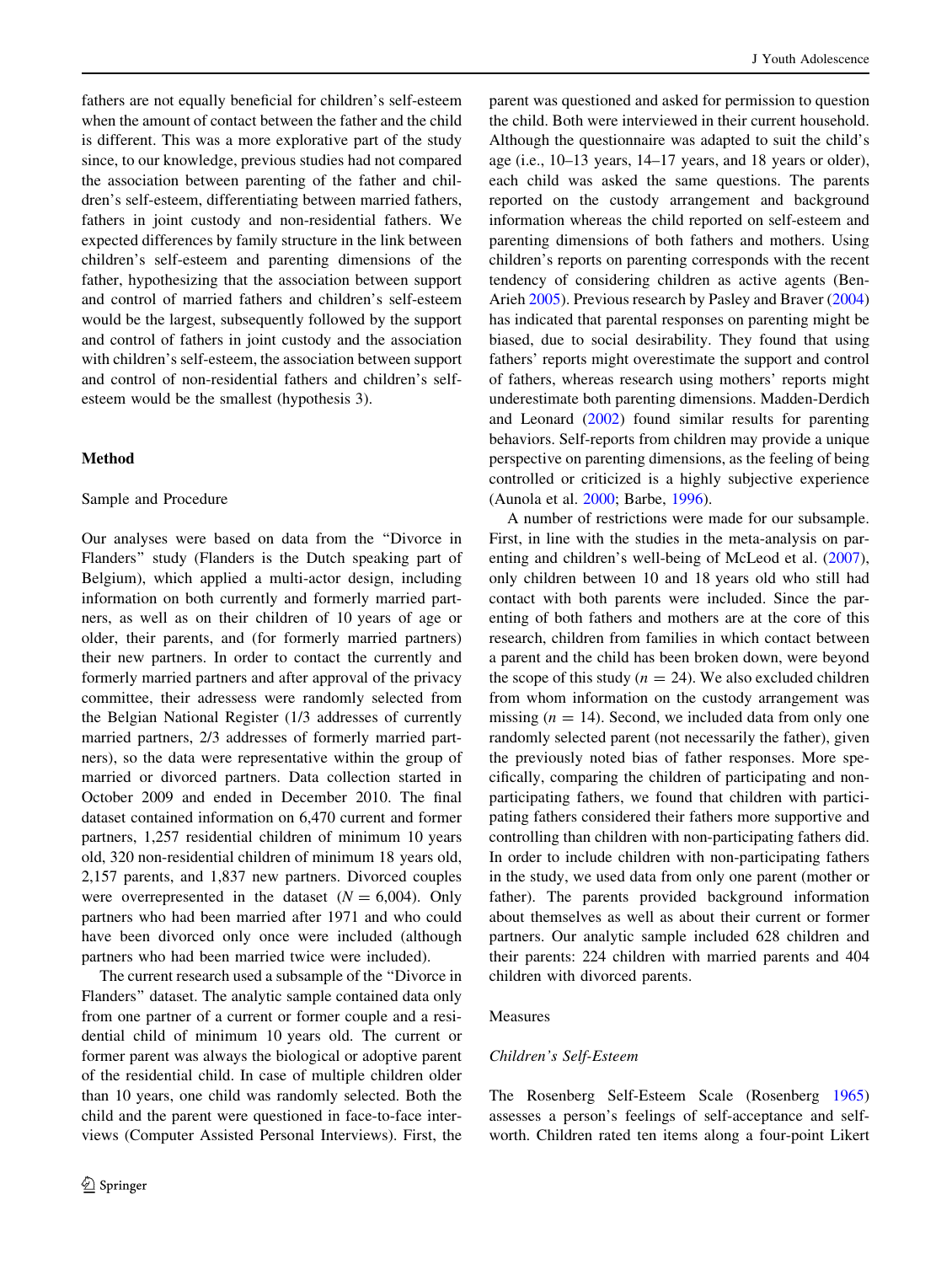scale ranging from  $l =$  strongly disagree to  $5 =$  strongly agree. Consistent with the procedure developed by Marsh [\(1996](#page-13-0)), confirmatory factor analysis revealed a single factor. Factor loadings ranged from 0.54 to 0.75. The range in those factor loadings indicated that each item contributed differently to the latent concept of self-esteem. Therefore, factor scores based on those factor loadings were preferable above simple mean or sum scores and were used in the following analyses. Internal consistency (Cronbach's alpha) of this scale was 0.85. Other recent studies on adolescents using the Rosenberg Self-esteem Scale have found comparable internal consistency for self-esteem (e.g., Asgeirsdottir et al. [2010](#page-12-0); Birkeland et al. [2012](#page-12-0); Kim and Sherraden [2011;](#page-13-0) Moksnes et al. [2010](#page-14-0)). Moreover, our internal consistency was equal to the internal consistency of this scale used in another sample of Dutch speaking adolescents (Bos et al. [2010](#page-13-0)).

#### Family Structure

Children of married parents were assigned to the group of married families ( $n = 224$ ). Children of divorced parents  $(n = 404)$  were assigned either to the group of fathers in joint custody or to the group of non-residential fathers. To assign a child of divorced parents to either one of those family structures, the randomly selected, divorced parent completed two custody calendars. On the first calendar, the responding parent indicated the days and nights the child stayed with him or her. On the second calendar, the responding parent indicated the days and nights the child stayed with the other parent. Based on this calendar, a custody arrangement was assigned to each child. We used the distribution method of custody arrangement, as applied in other research (Melli [1999;](#page-14-0) Smyth and Moloney [2008](#page-14-0)): parents were considered having joint custody if the child stayed with one parent for at least 34 % and at most 67 % of all nights and stayed the rest of the nights with the other parent. A residential parent was defined as a parent with whom the child stayed for more than 67 % of all nights; a parent with whom the child stayed for less than 34 % of all nights was considered a non-residential parent. This division yielded four custody arrangements: children in joint custody ( $n = 138$ ), children with a residential mother and a non-residential father ( $n = 225$ ), children with a non-residential mother and a residential father  $(n = 31)$  and children for whom both the mother and the father were nonresidential ( $n = 10$ ). The last two groups were excluded from our analyses because of the small number of cases.

### Parenting Dimensions of Fathers and Mothers

To measure parental support and control, two subscales of the Parenting Style Inventory II (PSI-II) were used (Darling and Toyokawa [1997\)](#page-13-0). This is consistent with previous research on parenting dimensions and styles, although this previous research used simple mean or sum scores (Carlo et al. [2007;](#page-13-0) Nijhof and Engels [2007\)](#page-14-0). In order to examine the unique and independent link between fathers' parental support and control and children's self-esteem, we controlled our analyses for the parental support and control of the mother, as suggested by Pleck ([2010\)](#page-14-0), whereas most research on parenting dimensions of fathers had concentrated solely on the father (e.g. Stewart [2003\)](#page-14-0). As a consequence, children completed the PSI-II for their fathers as well as for their mothers. For both subscales, children rated five items along a five-point Likert scale ranging from  $1 =$  strongly disagree to  $5 =$  strongly agree. The following are two examples of items from the support subscale: ''I can count on my mother/father to help me out if I have a problem'' and ''My mother/father and I do things that are fun together.'' The following are two examples of items from the control subscale: ''If I don't behave myself, my mother/father will punish me," and "My mother/father points out ways I could do better.'' Measurement equivalence was found for the PSI-II scale between children of married fathers, children of fathers in joint custody and children of non-residential fathers, since we controlled for configural and metric invariance ( $\Delta \chi^2 = 52.11$ ;  $\Delta df = 42$ ;  $p = 0.14$ .

Factor analysis was conducted on the five support items for mothers and fathers separately, resulting in a single factor. For support of the mother, all items were included, with factor loadings ranging from 0.60 to 0.82. For support of the father, all items were included, with factor loadings ranging from 0.58 to 0.82. The range in those factor loadings indicated that each item contributed differently to the latent concept of support. Therefore, factor scores based on those factor loadings were preferable above simple mean or sum scores and used in the subsequent analyses. The internal consistency (Cronbach's alpha) of the support subscale was 0.77 for mothers and 0.80 for fathers. Other studies using the PSI-II have found comparable internal consistency for support (Carlo et al. [2007;](#page-13-0) Hardy et al. [2008;](#page-13-0) Nijhof and Engels [2007](#page-14-0)).

Factor analysis was conducted on the five control items for mothers and fathers separately, resulting in a single factor. Still, within this factor, three of the items (two of mother's control and one for father's control) had factor loadings lower than 0.4, and were therefore excluded. The other item for father's control also was excluded, as its factor loading was substantially lower than those of the other items (0.49 versus 0.74). For control of the mother, the factor loadings for the remaining three items ranged from 0.68 to 0.83. For control of the father, the factor loadings for the remaining three items (which were the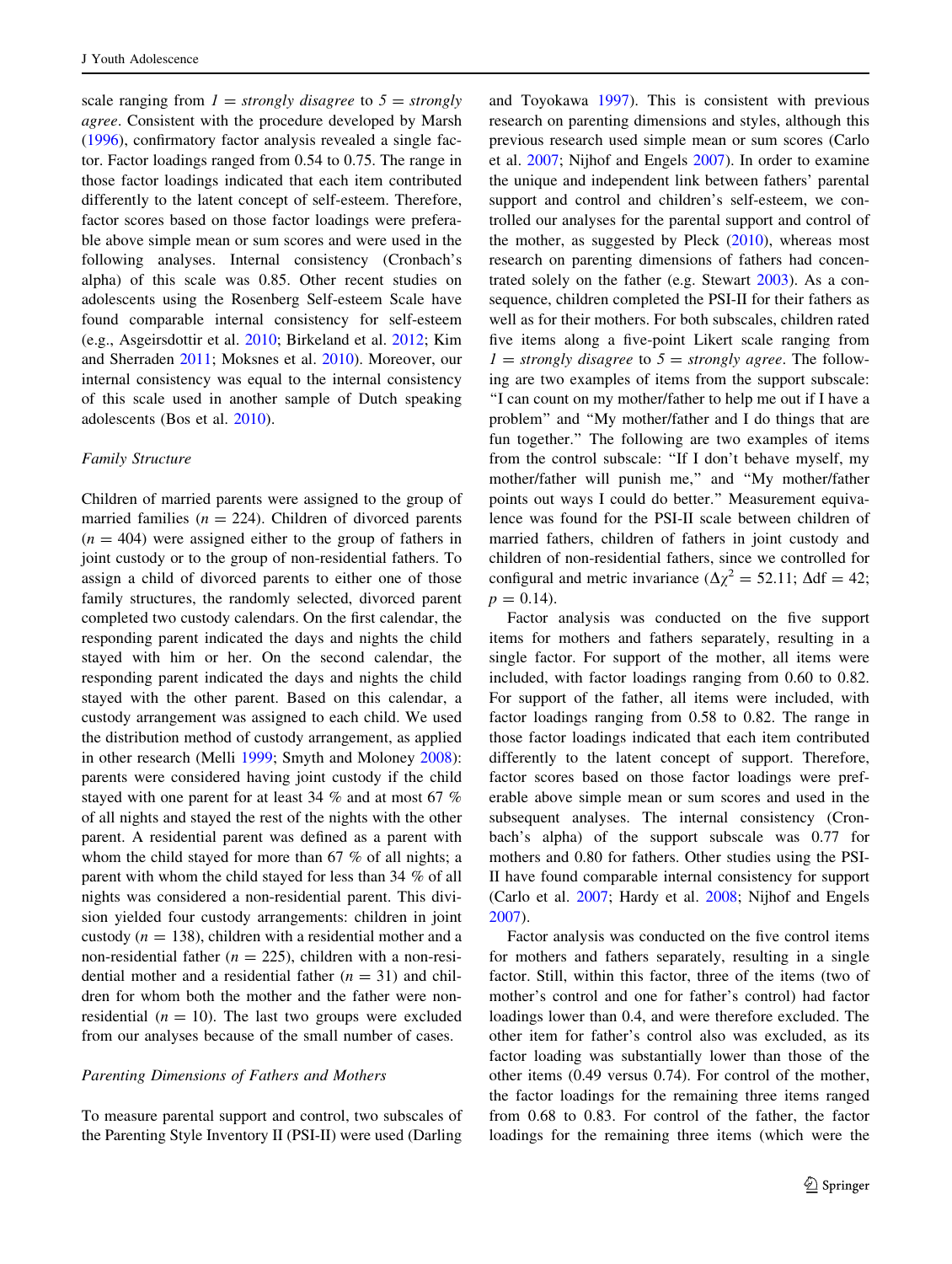same as for mothers) ranged from 0.74 to 0.80. The range in those factor loadings indicated that each item contributed differently to the latent concept of control. Therefore, factor scores based on those factor loadings were preferable above simple mean or sum scores and used in the subsequent analyses. The internal consistency (Cronbach's alpha) of the control subscale was 0.67 for mothers and 0.73 for fathers. This is comparable to the internal consistency for control that has been reported in other studies using the PSI-II (Carlo et al. [2007;](#page-13-0) Hardy et al. [2008](#page-13-0); Nijhof and Engels [2007\)](#page-14-0).

## Control Variables

From the divorce-stress-adjustment perspective (Amato [2000\)](#page-12-0), it became clear that individual characteristics of parents and children also were associated with children's well-being. Previous research has indicated that, amongst others, child gender and age, duration since divorce, presence of a new partner, parents' age and educational level of the parent can moderate between parental divorce and children's well-being (Amato [2000](#page-12-0); Goodman and Pickens [2001](#page-13-0); Hetherington and Stanley-Hagen [1999](#page-13-0); Lansford [2009\)](#page-13-0). So, we controlled for characteristics of both the child and the parents (mother and father). For child characteristics, we included the child's gender (50 % boys and 50 % girls) and age ( $M = 14.23$ , SD = 2.53). For parental characteristics, we included mother's age  $(M = 42.86, SD = 4.12),$  father's age  $(M = 44.44,$  $SD = 4.24$ ), mother's level of education (12 % had completed lower secondary education or less, 41 % had completed higher secondary education, and 47 % had completed higher education), father's level of education (17 % had completed lower secondary education or less, 46 % had completed higher secondary education, and 37 % had completed higher education), the presence of a new partner in the household of divorced mothers (50 % had no new partner in the household, and 50 % had a new partner in the household) and the presence of a new partner in the household of divorced fathers (39 % had no new partner in the household, and 61 % had a new partner in the household). Duration since divorce, defined as the amount of time that had passed since both parents had started to live separately in different homes ( $M = 7.89$ , SD = 3.78), was included as well. These characteristics were reported by the parent. Descriptive statistics for all control variables by family structure are shown in Table [1](#page-7-0), indicating that the three groups of family structure did not significantly differ for education of the mother and the presence of a new partner of the mother. For all the other control variables, significant differences between the three groups of family structure were found.

#### Analytic Strategy

In order to examine the first aim and hypothesis, variance analyses were performed to compare support and control of married fathers, fathers in joint-custody arrangements and non-residential fathers. We used the non-parametric test of Kruskall and Wallis, because the data were not normally distributed. Ordinary-least-squares (OLS) regression was conducted to investigate the second aim. Before conducting the OLS regression, all assumptions of the regression model (e.g., multicollinearity, homoscedasticity) were tested, and the assumptions were confirmed. First, base regression models that only included parental support and control of the father were estimated. Second, total regression models, including parental support and control of the father as well as all the other independent variables, were estimated. Hypothesis 2 is investigated with an OLS regression of parenting dimensions of the father on children's self-esteem, controlled for family structure. Hypothesis 3 is examined using as interaction-effect between family structures and parenting dimensions of the father (in order to statistically compare the expected differences by family structure) as well as estimating separated regression models for each family structure. For both hypothesis 2 and 3 the coefficients of the base models remained quite stable in the total models. Therefore, only the regression coefficients of the total models were reported, although the explained variance of both the base models and the total models was reported. Missing values on dependent, independent and control variables were excluded from the analyses using listwise deletion.

## Results

Comparing Support and Control of Fathers Between Different Family Structures

In order to investigate the first aim and hypothesis, we compared the parental support and control of married fathers, fathers in joint custody and non-residential fathers. Mean factor scores for father's support and control are presented in Table [2.](#page-8-0) Contrary to what we hypothesized, the support and control provided by fathers in joint custody did not differ from the support and control provided by married fathers. In line with the first hypothesis, we found that the support and control of non-residential fathers differed significantly from those of married fathers and fathers in joint custody. Children reported non-residential fathers as less supportive and less controlling than married fathers and fathers in joint custody.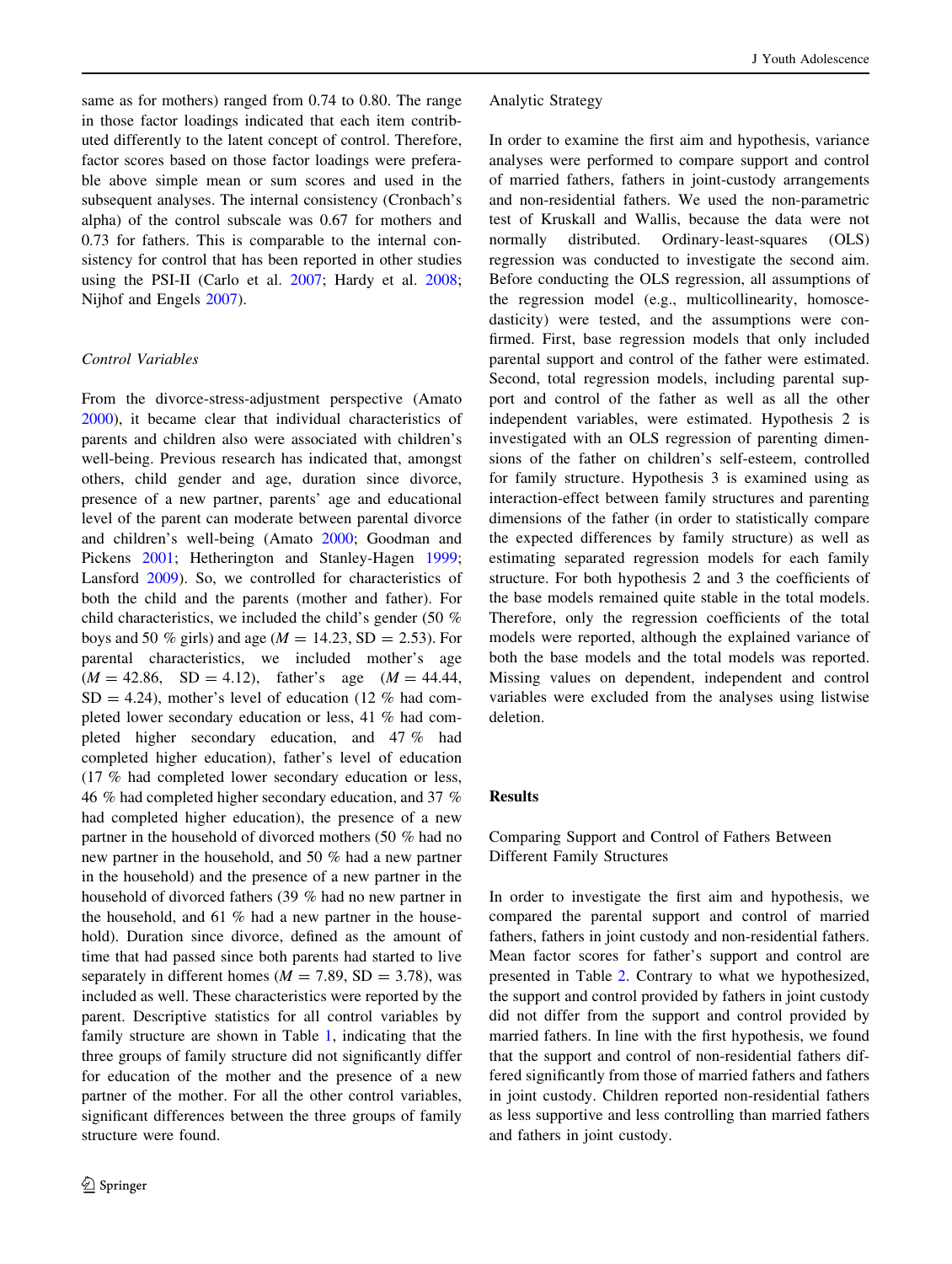| Variables                | Family structure              |           |                                          |           |                                       |           |                                |       |  |  |
|--------------------------|-------------------------------|-----------|------------------------------------------|-----------|---------------------------------------|-----------|--------------------------------|-------|--|--|
|                          | Married father<br>$(n = 224)$ |           | Father in joint<br>custody ( $n = 138$ ) |           | Non-residential father<br>$(n = 225)$ |           |                                |       |  |  |
|                          | $\boldsymbol{M}$              | <b>SD</b> | $\boldsymbol{M}$                         | <b>SD</b> | $\boldsymbol{M}$                      | <b>SD</b> | Kruskal-Wallis test            |       |  |  |
| Age mother               | 43.45                         | 3.83      | 42.13                                    | 4.06      | 42.71                                 | 4.36      | $H(2, n = 585) = 10.55$        | $***$ |  |  |
| Age father               | 44.22                         | 4.10      | 43.68                                    | 3.98      | 45.14                                 | 4.43      | $H(2, n = 581) = 11.69$        | $***$ |  |  |
| Age child                | 14.12                         | 2.58      | 13.77                                    | 2.52      | 14.62                                 | 2.43      | $H(2, n = 587) = 10.15$        | $**$  |  |  |
| Duration since divorce   |                               |           | 6.65                                     | 3.21      | 8.66                                  | 3.91      | $H(1, n = 353) = 24.03$        | ***   |  |  |
|                          |                               | $\%$      | $\%$                                     |           | $\%$                                  |           | Chi square-test                |       |  |  |
| Gender child             |                               |           |                                          |           |                                       |           |                                |       |  |  |
| <b>Boys</b>              |                               | 46.88     | 54.35                                    |           | 49.33                                 |           | $\chi^2(2, n = 587) = 1.92$    | N.s.  |  |  |
| Girls                    |                               | 53.13     | 45.65                                    |           | 50.67                                 |           |                                |       |  |  |
| Educational level mother |                               |           |                                          |           |                                       |           |                                |       |  |  |
| Lower secondary or lower |                               | 8.04      | 9.42                                     |           | 16.29                                 |           | $\gamma^2(4, n = 583) = 12.30$ |       |  |  |
| Higher secondary         |                               | 38.84     | 41.30                                    |           | 43.89                                 |           |                                |       |  |  |
| Higher education         |                               | 53.13     | 49.28                                    |           | 39.82                                 |           |                                |       |  |  |
| Educational level father |                               |           |                                          |           |                                       |           |                                |       |  |  |
| Lower secondary or lower |                               | 11.66     | 10.87                                    |           | 27.06                                 |           | $\gamma^2(4, n = 579) = 36.07$ | ***   |  |  |
| Higher secondary         |                               | 43.50     | 43.48                                    |           | 48.62                                 |           |                                |       |  |  |
| Higher education         |                               | 44.84     | 45.65                                    |           | 24.31                                 |           |                                |       |  |  |
| New partner mother       |                               |           |                                          |           |                                       |           |                                |       |  |  |
| No partner               |                               |           | 48.39                                    |           | 51.72                                 |           | $\gamma^2(1, n = 327) = 0.34$  | N.s.  |  |  |
| Partner                  |                               |           |                                          | 51.61     | 48.28                                 |           |                                |       |  |  |
| New partner father       |                               |           |                                          |           |                                       |           |                                |       |  |  |
| No partner               |                               |           |                                          | 50.82     | 31.25                                 |           | $\chi^2(1, n = 314) = 12.02$   | ***   |  |  |
| Partner                  |                               |           | 49.18                                    |           | 68.75                                 |           |                                |       |  |  |

<span id="page-7-0"></span>Table 1 Descriptive statistics of control variables by family structure

\*  $p$  < .05; \*\*  $p$  < .01; \*\*\*  $p$  < .001

Associations Between Fathers' Parenting Dimensions and Children's Self-Esteem

In order to examine the second hypothesis, a total regression model that reports the unique contribution of fathers' parental support and control on children's self-esteem, controlled for family structure, is shown in Table [3.](#page-8-0) The results indicated that, as expected, the parental support of fathers affected the self-esteem of children, even after controlling for mothers' parenting dimensions and family structure. As expected, children reported higher selfesteem when their fathers were more supportive. Fathers' control had no significant association with children's selfesteem, so hypothesis 2 is partially confirmed. In line with previous literature (Amato [2000;](#page-12-0) Goodman and Pickens [2001;](#page-13-0) Lansford [2009\)](#page-13-0), our results on the control variables indicated that children with a supportive mother reported higher self-esteem, boys reported higher self-esteem than girls, and children of more highly educated fathers reported higher self-esteem. No other significant results were found.

When it comes to the goodness of fit (GFI), this total model explained approximately 21 % of the variance in children's self-esteem; the base model indicated that the parenting dimensions of the father explained approximately 10 % of the variance in children's self-esteem. The parental support and control provided by fathers can thus be considered as important predictors of children's self-esteem.

Although there were no differences in children's selfesteem according to family structure (married fathers, fathers in joint-custody arrangements, or non-residential fathers), fathers' parental support and control of married fathers, non-residential fathers and fathers in joint custody could affect children's self-esteem differently. The third hypothesis on the differences in the association between fathers' parental support and control and children's selfesteem according to family structure was tested by investigating an interaction-effect as well as separate total regression models for each group of family structure. The interaction-effect between family structure and parental support of the father as well as the interaction-effect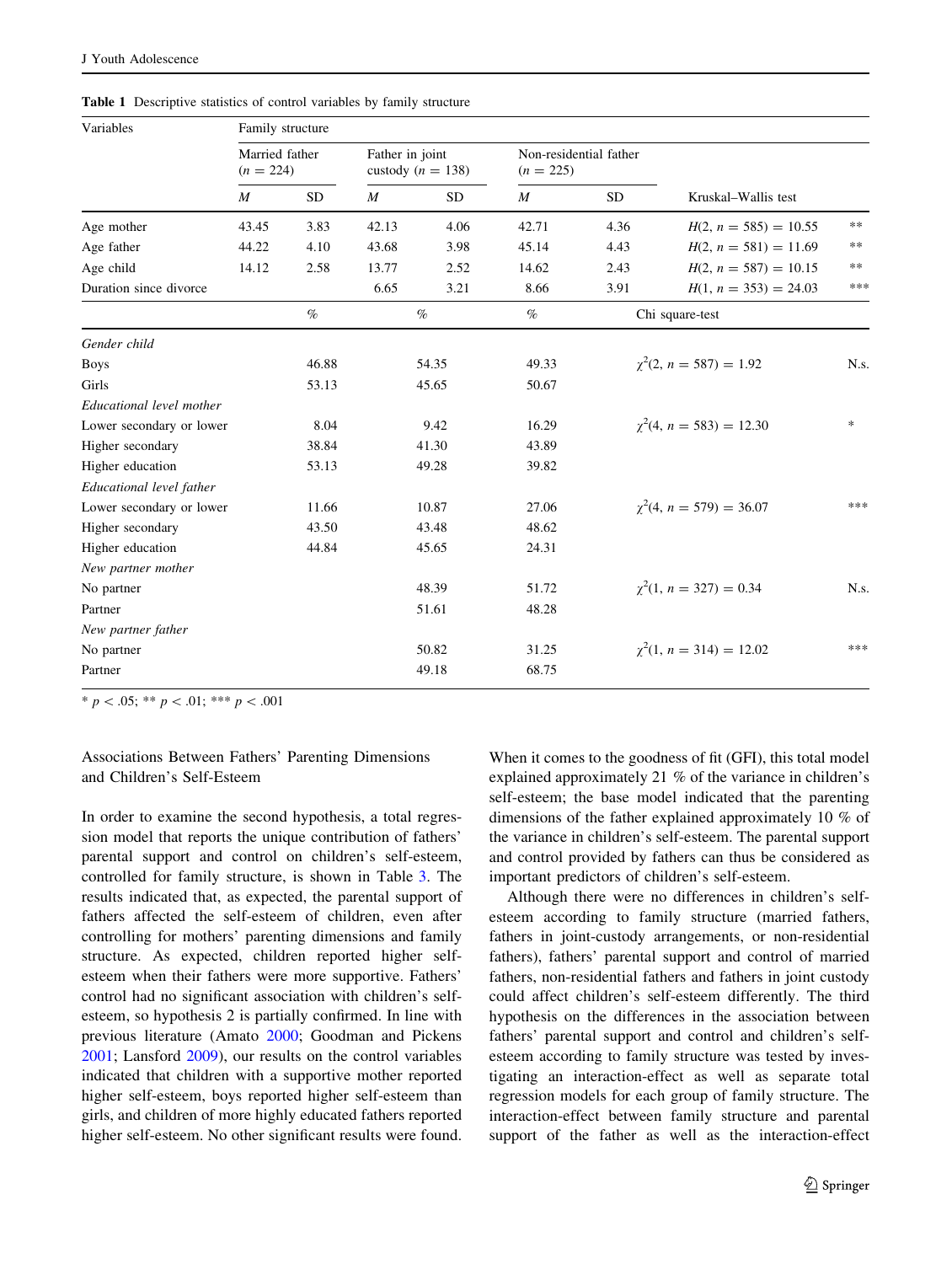| Variables | Family structure              |           |                         |           |                         |      |  |  |  |  |  |
|-----------|-------------------------------|-----------|-------------------------|-----------|-------------------------|------|--|--|--|--|--|
|           | Married father                |           | Father in joint custody |           |                         |      |  |  |  |  |  |
|           | <b>SD</b><br>$\boldsymbol{M}$ |           | $\boldsymbol{M}$        | <b>SD</b> | Kruskal–Wallis test     |      |  |  |  |  |  |
| Support   | 0.13                          | 0.83      | 0.14                    | 0.96      | $H(1, n = 351) = 0.19$  | N.s. |  |  |  |  |  |
| Control   | 0.20                          | 0.93      | 0.17                    | 1.00      | $H(1, n = 358) = 0.12$  | N.s. |  |  |  |  |  |
|           | Father in joint custody       |           | Non-residential father  |           |                         |      |  |  |  |  |  |
|           | $\boldsymbol{M}$              | <b>SD</b> | M                       | <b>SD</b> | Kruskal–Wallis test     |      |  |  |  |  |  |
| Support   | 0.14                          | 0.96      | $-0.29$                 | 1.16      | $H(1, n = 340) = 11.97$ | ***  |  |  |  |  |  |
| Control   | 0.17                          | 1.00      | $-0.25$<br>0.99         |           | $H(1, n = 350) = 14.27$ | ***  |  |  |  |  |  |
|           | Married father                |           | Non-residential father  |           |                         |      |  |  |  |  |  |
|           | M                             | <b>SD</b> | $\boldsymbol{M}$        | <b>SD</b> | Kruskal–Wallis test     |      |  |  |  |  |  |
| Support   | 0.13                          | 0.83      | $-0.29$                 | 1.16      | $H(1, n = 421) = 15.30$ | ***  |  |  |  |  |  |
| Control   | 0.20                          | 0.93      | $-0.25$                 | 0.99      | $H(1, n = 438) = 24.96$ | ***  |  |  |  |  |  |

<span id="page-8-0"></span>Table 2 Parental support and control of fathers by family structure

 $\frac{}{p\,<\,05; ** p\,<\,01; ** p\,<\,001}$ 

Table 3 Overall influence of father's parenting dimensions on children's self-esteem ( $N = 530$ )

| Variables                                               | Model 1 |      |         |     |  |  |  |  |
|---------------------------------------------------------|---------|------|---------|-----|--|--|--|--|
|                                                         | B       | SE B | $\beta$ |     |  |  |  |  |
| Intercept                                               | $-0.77$ | 0.47 | 0.00    |     |  |  |  |  |
| Family structure (ref: married father)                  |         |      |         |     |  |  |  |  |
| Father in joint custody                                 | $-0.08$ | 0.10 | $-0.04$ |     |  |  |  |  |
| Non-residential father                                  | $-0.02$ | 0.10 | $-0.01$ |     |  |  |  |  |
| Age mother                                              | 0.03    | 0.02 | 0.11    |     |  |  |  |  |
| Age father                                              | 0.00    | 0.01 | 0.01    |     |  |  |  |  |
| Educational level mother (ref: lower seconday or lower) |         |      |         |     |  |  |  |  |
| Educational level mother: higher secondary              | $-0.09$ | 0.14 | $-0.04$ |     |  |  |  |  |
| Educational level mother: higher education              | $-0.16$ | 0.14 | $-0.08$ |     |  |  |  |  |
| Educational level father (ref: lower seconday or lower) |         |      |         |     |  |  |  |  |
| Educational level father: higher secondary              | 0.31    | 0.12 | 0.15    | **  |  |  |  |  |
| Educational level father: higher education              | 0.40    | 0.13 | 0.19    | **  |  |  |  |  |
| Age child                                               | $-0.03$ | 0.02 | $-0.07$ |     |  |  |  |  |
| Gender child (ref: boys)                                | $-0.41$ | 0.08 | $-0.21$ | *** |  |  |  |  |
| Support mother                                          | 0.25    | 0.04 | 0.25    | *** |  |  |  |  |
| Control mother                                          | 0.04    | 0.04 | 0.04    |     |  |  |  |  |
| Support father                                          | 0.24    | 0.04 | 0.24    | *** |  |  |  |  |
| Control father                                          | $-0.08$ | 0.04 | $-0.08$ |     |  |  |  |  |
| Adjusted $R^2$                                          |         | 0.21 |         |     |  |  |  |  |
| Adjusted $R^2$ (base model)                             |         | 0.10 |         |     |  |  |  |  |

\*  $p$  < .05; \*\*  $p$  < .01; \*\*\*  $p$  < .001

between family structure and parental control of the father did not indicate significant differences according to family structure. Still, parental support and control of the father could contribute differently to the explained variance of children's self-esteem in each family structure. So, results for the separated total regression models are shown in Table [4](#page-9-0).

Models 2a, 2b, and 2c showed that, regardless of family structure, having a supportive father was associated strongly with children's self-esteem. This was in line with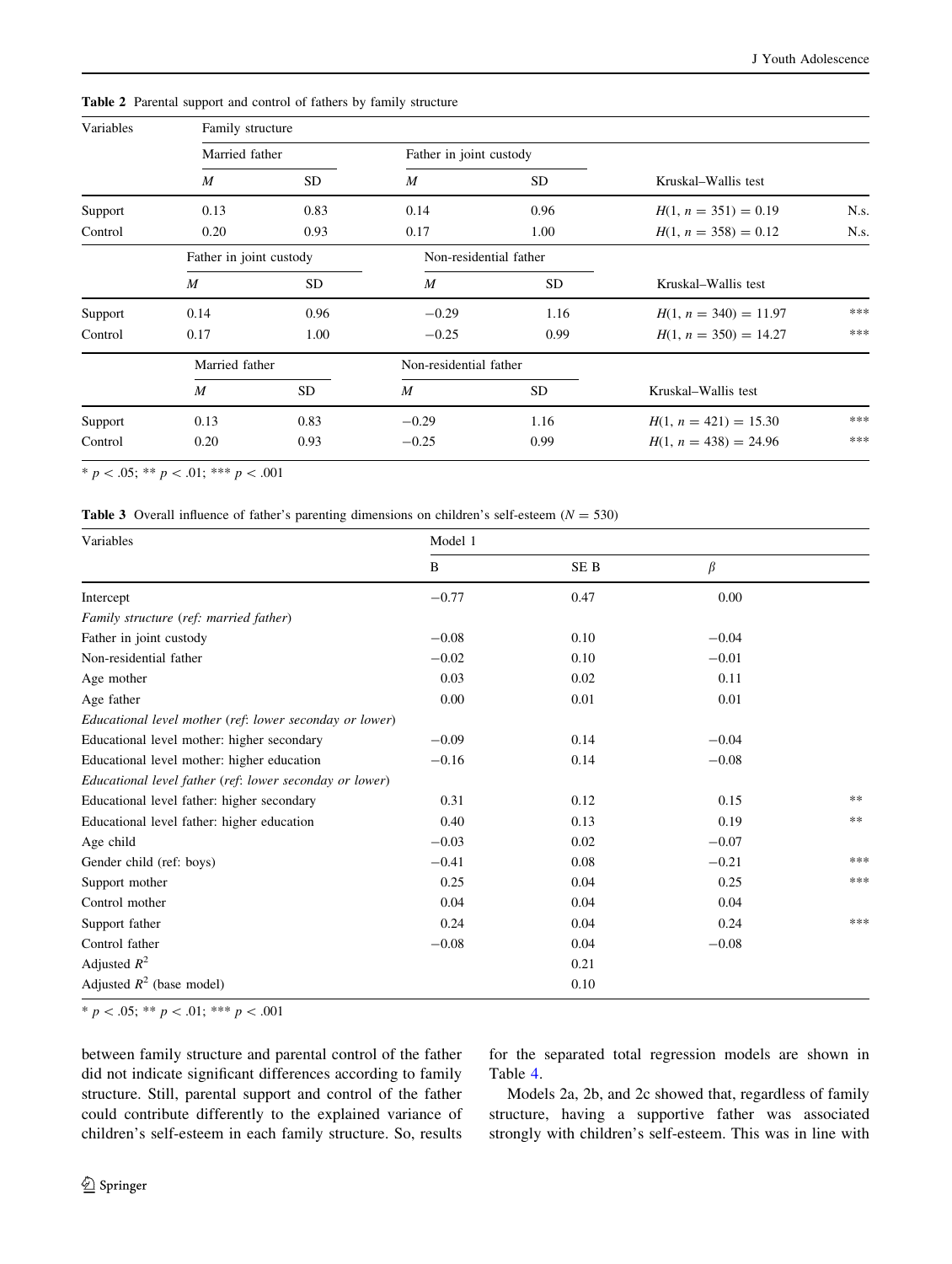<span id="page-9-0"></span>Table 4 Regression models of father's parenting dimensions on children's self-esteem for each family structure separately

| Variables                                                | Model 2a:                    |      |         |                                       | Model 2b: |      |         |    | Model 2c:<br>Non-residential father<br>$(n = 146)$ |      |         |     |
|----------------------------------------------------------|------------------------------|------|---------|---------------------------------------|-----------|------|---------|----|----------------------------------------------------|------|---------|-----|
|                                                          | Married father ( $n = 208$ ) |      |         | Father in joint custody<br>$(n = 98)$ |           |      |         |    |                                                    |      |         |     |
|                                                          | B                            | SE B | $\beta$ |                                       | B         | SE B | $\beta$ |    | B                                                  | SE B | $\beta$ |     |
| Intercept                                                | $-0.52$                      | 0.72 |         |                                       | $-1.80$   | 1.29 |         |    | 0.24                                               | 0.87 |         |     |
| Age mother                                               | 0.06                         | 0.03 | 0.26    |                                       | 0.03      | 0.04 | 0.11    |    | $-0.02$                                            | 0.03 | $-0.08$ |     |
| Age father                                               | $-0.03$                      | 0.03 | $-0.12$ |                                       | 0.01      | 0.04 | 0.04    |    | 0.01                                               | 0.03 | 0.04    |     |
| New partner mother (ref: no partner)                     |                              |      |         |                                       | $-0.18$   | 0.23 | $-0.09$ |    | $-0.50$                                            | 0.17 | $-0.24$ | **  |
| New partner father (ref: no partner)                     |                              |      |         |                                       | $-0.19$   | 0.21 | $-0.09$ |    | 0.06                                               | 0.17 | 0.02    |     |
| Educational level mother (ref: lower secondary or lower) |                              |      |         |                                       |           |      |         |    |                                                    |      |         |     |
| Educational level mother (higher secondary)              | $-0.24$                      | 0.22 | $-0.13$ |                                       | 0.79      | 0.40 | 0.39    |    | $-0.08$                                            | 0.23 | $-0.04$ |     |
| Educational level mother (higher education)              | $-0.41$                      | 0.23 | $-0.23$ |                                       | 0.83      | 0.41 | 0.41    | ∗  | 0.02                                               | 0.27 | 0.01    |     |
| Educational level father (ref: lower secondary or lower) |                              |      |         |                                       |           |      |         |    |                                                    |      |         |     |
| Educational level father (higher secondary)              | 0.50                         | 0.18 | 0.28    | **                                    | 0.17      | 0.36 | 0.08    |    | 0.01                                               | 0.21 | 0.01    |     |
| Educational level father (higher education)              | 0.45                         | 0.20 | 0.26    | ∗                                     | 0.30      | 0.36 | 0.15    |    | 0.20                                               | 0.27 | 0.08    |     |
| Age child                                                | $-0.05$                      | 0.02 | $-0.16$ | $\ast$                                | $-0.04$   | 0.05 | $-0.09$ |    | 0.03                                               | 0.04 | 0.06    |     |
| Gender child (ref: boys)                                 | $-0.50$                      | 0.11 | $-0.28$ | ***                                   | $-0.28$   | 0.22 | $-0.14$ |    | $-0.42$                                            | 0.16 | $-0.20$ | **  |
| Duration since divorce                                   |                              |      |         |                                       | 0.01      | 0.03 | 0.02    |    | 0.02                                               | 0.02 | 0.06    |     |
| Support mother                                           | 0.32                         | 0.07 | 0.33    | ***                                   | 0.17      | 0.11 | 0.17    |    | 0.36                                               | 0.08 | 0.36    | *** |
| Control mother                                           | $-0.02$                      | 0.07 | $-0.02$ |                                       | 0.14      | 0.13 | 0.13    |    | 0.03                                               | 0.09 | 0.03    |     |
| Support father                                           | 0.16                         | 0.07 | 0.15    | $\ast$                                | 0.32      | 0.13 | 0.30    | ** | 0.29                                               | 0.07 | 0.32    | *** |
| Control father                                           | $-0.03$                      | 0.06 | $-0.03$ |                                       | $-0.14$   | 0.12 | $-0.14$ |    | $-0.17$                                            | 0.09 | $-0.16$ |     |
| Adjusted $R^2$                                           |                              | 0.24 |         |                                       |           | 0.15 |         |    |                                                    | 0.26 |         |     |
| Adjusted $R^2$ (base model)                              |                              | 0.09 |         |                                       |           | 0.09 |         |    |                                                    | 0.09 |         |     |

 $* p < .05; ** p < .01; ** * p < .001$ 

the non-significant interaction-effect and did not confirm the third hypothesis. In joint-custody arrangements, having a supportive father appeared to be even more important than having a supportive mother. The results of Model 2b suggested that having a supportive mother is not associated significantly with children's self-esteem in any family structure. As in Model 1, father's control was not associated significantly with children's self-esteem. More than 24 % of the variance in children's self-esteem was explained in Model 2a and Model 2c. The explained variance for children in joint-custody arrangements (Model 2b) was 15 %. The differences in explained variance for family structure could not be attributed to the father's parental support and control, as the adjusted  $R^2$  of the base models indicated that father's parental support and control accounted for approximately 9 % of the variance in children's self-esteem in each family structure.

As shown in Table 4, significant results for control variables were largely in line with previous literature (Amato [2000](#page-12-0); Goodman and Pickens [2001](#page-13-0); Lansford [2009\)](#page-13-0). Regarding children of married parents (Model 2a) and children with non-resident fathers (Model 2c), girls reported significantly lower self-esteem than boys. This association was not found for children in joint-custody arrangements (Model 2b). Furthermore, self-esteem was significantly lower for children with residential mothers who were living with new partners. The results further revealed that married fathers with higher levels of education were associated positively with the self-esteem of their children. The educational level of the mother was only associated significantly with the self-esteem of children in joint-custody arrangements. Children in joint-custody arrangements with more highly educated mothers reported higher self-esteem than children in joint-custody arrangements with less highly educated mothers. Finally, the results revealed a significant influence of child's age for the children of married parents. Older children of married partners reported lower self-esteem than younger children of married partners.

#### Discussion

With European divorce rates rising and more children experiencing a parental divorce (Eurostat New Cronos [2011](#page-13-0)), increased attention is needed in order to understand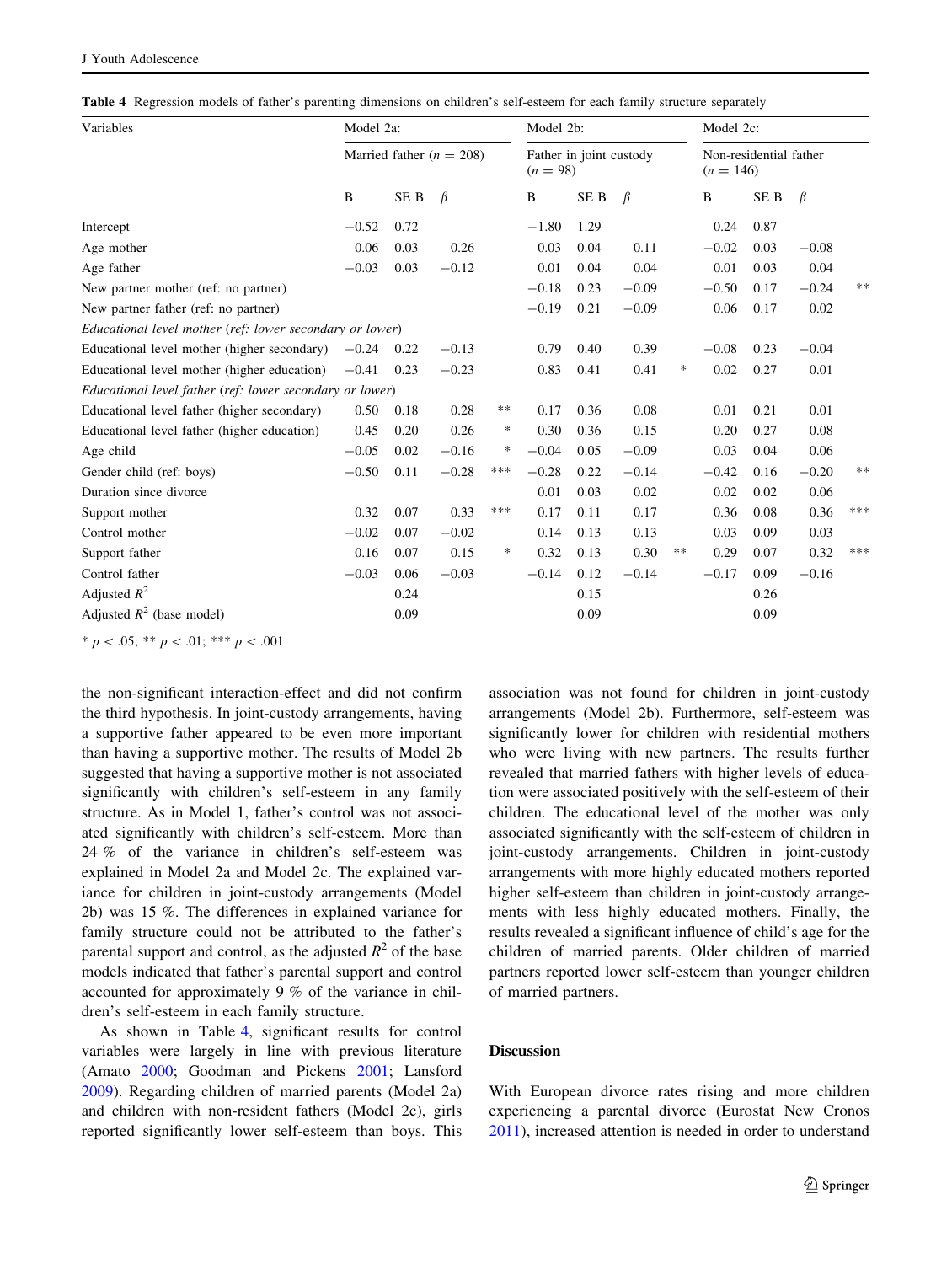the parenting of the father after divorce, especially fathers in joint custody arrangements. Most previous studies have focused on either the mother's parenting or on the economic role of the father after divorce (e.g., Amato et al. [2009;](#page-12-0) Benson et al. [2008](#page-12-0)). Research on fathers' parenting after divorce tended to concentrate on non-residential fathers and to use mothers' or fathers' reports to measure fathers' parenting (Booth et al. [2010](#page-12-0); Flouri [2006;](#page-13-0) King and Sobolewski [2006;](#page-13-0) Pasley and Braver [2004;](#page-14-0) Plunkett et al. [2007](#page-14-0); Stewart [2003\)](#page-14-0). The current study has compared the parenting dimensions of married fathers, non-resident fathers and fathers in joint-custody as reported by children, as well as the association between those dimensions and children's self-esteem, adding to our knowledge on differences in parenting of fathers in different family structures and their association with children's self-esteem. Our results contribute to the literature including fathers in joint-custody arrangements instead of focusing only on non-residential fathers, examining a positive indicator of children's well-being, controlling for the parenting dimensions of the mother when investigating in the association between parenting dimensions of the father and children's self-esteem, and using children's reports.

With regard to the first aim of the current study on the comparison of parental support and control of fathers in different family structures, our analyses have revealed mixed results. In line with the first hypothesis, the findings of this study indicate that, as expected, non-residential fathers are less supportive and controlling than married fathers and fathers in joint custody, which may be due to the decline in parental resources after a divorce (McLanahan and Sandefur [1994;](#page-14-0) Thomson et al. [1994](#page-14-0)). Still, contrary to the first hypothesis, parental support and control provided by fathers in joint custody does not differ from that provided by married fathers, although it does differ from that provided by non-residential fathers. One possible explanation is that divorced fathers tend to be distressed about the loss of contact with their children (Jacobs [1983\)](#page-13-0). This distress can function as a stressor for fathers' parenting (Degarmo and Forgatch [1999](#page-13-0)). Given that fathers in joint-custody arrangements have continued the contact with their children (or have experienced a lesser degree of diminished contact), thus experiencing less distress and therefore less stress, they might be more supportive and controlling than non-residential fathers, who see their children less after divorce. Another possibility is that the continuation of contact with the child might result in the continuation of the same parental behavior of the fathers in joint-custody arrangements and therefore resemble the same levels of parental support and control as married fathers. In contrast, non-residential fathers might engage more in leisure activities with their children, and participate less in their children's daily routines. This could be a compensation for the parental divorce and the diminished contact with their children (Stewart [1999](#page-14-0)). In conclusion, our findings indicate that the parenting of fathers in joint custody is more similar to the parenting of married fathers than to the parenting of non-residential fathers.

The second aim of the current study was to investigate the association between parental support and control of the father and children's self-esteem. Results suggest that it is beneficial for children when their fathers are more supportive, controlled for family structure, which is in line with the second hypothesis. This contribution of divorced fathers to children's self-esteem is independent of the parenting dimensions of mothers. Fathers' control is not associated significantly with children's self-esteem. Hence, this result does not support the second hypothesis, possibly due to the specific relationship between parental control and self-esteem, since we do not find any association with mothers' control either. Whereas most research on children's well-being and parental control found a positive relationship, these studies mainly have focused on internalizing or externalizing problems of children (e.g., Carlson [2006;](#page-13-0) Hawkins et al. [2007](#page-13-0); Lansford [2009](#page-13-0)). Research on parental control and children's self-esteem has revealed mixed results, for instance in a study by Zakeri and Karimpour [2011\)](#page-14-0) a positive association between parental control and children's self-esteem was found, whereas other scholars found a negative one (Plunkett et al. [2007](#page-14-0); Siffert et al. [2012](#page-14-0)). These mixed results might be due to the measures of parental control. Zakeri and Karimpour [\(2011](#page-14-0)) measured control as psychological autonomygranting as well as behavioral strictness-supervision, but only the former was related to children's self-esteem. Plunkett et al. [\(2007](#page-14-0)) also used two measures of parental control (psychological control and punitiveness) and also only the former was related to children's self-esteem. Another study by Kakihara et al. ([2010\)](#page-13-0) found that children' self-esteem is only related negatively to control measured as rules, but not to control measured as restriction of freedom or coldness-rejection. So, in this study, the lack of a significant association between parental control (measured as supervision) and children's self-esteem is in line with previous research on control measured as restriction of freedom, punitiveness or behavioral strictness-supervision (Kakihara et al. [2010](#page-13-0); Plunkett et al. [2007](#page-14-0); Zakeri and Karimpour [2011](#page-14-0)). Consequently, additional research is needed with regard to the role of parental control on children's self-esteem, taking into consideration the different meanings and measures of the concept of parental control. Nevertheless, our findings with regard to father's support sustain the family structure perspective, as they indicate that actions of the father are associated with feelings of the children, as well as the social capital theory,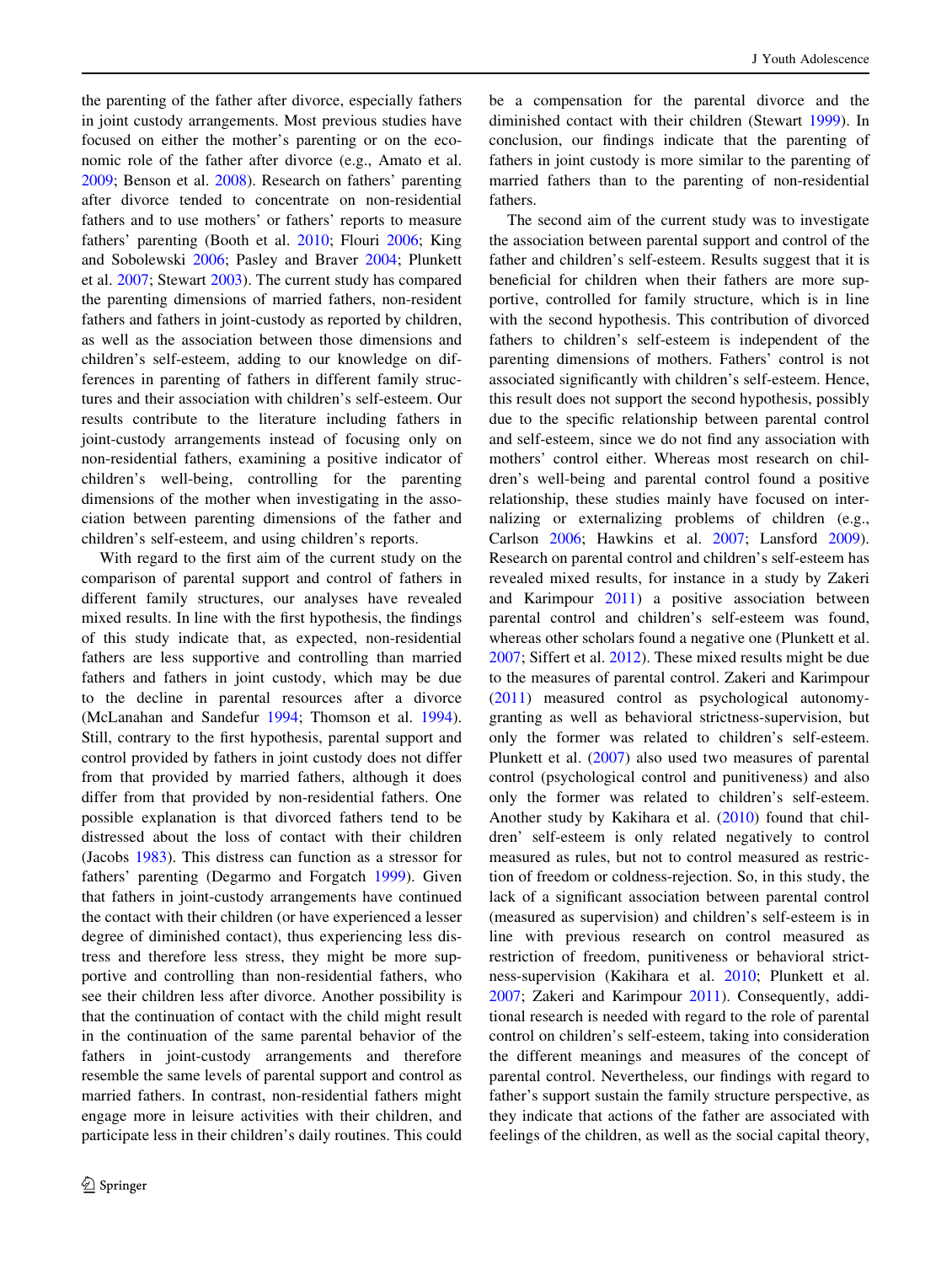as there appears to be a positive relationship between parenting of the father and children's well-being, even when controlled for the parenting of the mother.

Considering the differences in the association between fathers' parenting dimensions and children's self-esteem according to family structure, the third hypothesis is not confirmed. Interaction-effects as well as separate regression models all indicate that, in each family structure, having a supportive father is associated positively with children's self-esteem. Similar to results of hypothesis 2, no significant association between control provided by the father and children's self-esteem is found. Furthermore, comparing the explained variance of parenting dimensions of fathers in different family structures does not reveal differences with regard to the base line models. So, our findings do not provide support for this social capital hypothesis on contact between divorced fathers and children. Still, our results demonstrate that having a supportive father is associated positively with children's self-esteem in different family structures, even after a parental divorce. This might give an indication of the protective role of parenting dimensions between family structure and children's well-being, as described in the divorce-stressadjustment perspective (Amato [2000](#page-12-0)). Although this perspective implies that the parental support and control of the mother are of primary importance in protecting the wellbeing of children, our findings indicate that the parental support and control of both non-residential fathers and fathers in joint-custody also are associated positively with children's well-being. This adds to a growing body of research (Booth et al. [2010;](#page-12-0) King and Sobolewski [2006](#page-13-0); Plunkett et al. [2007\)](#page-14-0) suggesting that the involvement of divorced fathers does matter for children's well-being. Instead of focusing on the decline in parenting of divorced fathers as a result of a decline in resources or the stressful transitions after divorce, future research should consider divorced fathers as fathers with the capacity to contribute to their children's self-esteem.

It is important to note the limitations of the current study. First, it was based on cross-sectional data. We studied the parenting dimensions of fathers after divorce, as well as the impact of these dimensions on children's selfesteem at a certain point in time. We thus provided a snapshot of fathers' parenting dimensions, which are not static but dynamic concepts. Amato ([2000\)](#page-12-0) stressed that the parenting dimensions of fathers could have both a shortterm and a long-term impact on children's well-being. Other researchers have stated that having an involved father at Time 1 can benefit children's well-being at Time 2 (Coley and Medeiros [2007](#page-13-0)). Furthermore, fathers' parenting dimensions change through time, and some studies have indicated that they even decline over time after divorce (McLanahan and Sandefur [1994](#page-14-0); Seltzer [2000\)](#page-14-0). In enting after divorce (e.g., Strohschein [2007\)](#page-14-0). Although we controlled for duration since divorce, we could examine only the short-term impact of fathers' parenting dimensions. Future research might therefore benefit from the use of longitudinal data. Second, as suggested by Pleck [\(2010](#page-14-0)), reciprocal pathways of fathers' parenting dimensions and children's well-being should be investigated. A majority of the research on parenting after divorce and children's wellbeing assumes that the parenting dimensions of fathers affect the well-being of children. A study by Hawkins et al. [\(2007](#page-13-0)) has demonstrated that children's well-being also could affect the involvement of fathers. Possibly, fathers tend to be more involved when the well-being of their children is higher. Another recent study by Gault-Sherman [\(2011](#page-13-0)) also found a reciprocal relationship between parental attachment and adolescent delinquency. Third, shared method variance cannot be ruled out since we used children's reports on both parenting and self-esteem. Nevertheless, these reports have offered a unique insight in children's perception of their self-esteem and the parenting. Fourth, no information on separated parents who were never married was available in the ''Divorce in Flanders'' dataset. We acknowledge that in Western societies, the number of non-married parents is increasing. So, more insight on the parenting of those parents is necessary. Finally, because of the small number of cases  $(n = 31)$ , we did not include residential fathers after divorce in our analysis. Although residential fathers after divorce are rare, their parenting dimensions might differ from those of other fathers, possibly because the circumstances under which fathers become residential fathers after divorce are associated with problematic mothers (Pryor [2004\)](#page-14-0). Future research might benefit from focusing on divorced, residential fathers, their parenting dimensions, and the impact of these dimensions on children's well-being.

contrast, other researchers have found no change in par-

Despite its limitations, the current study could have implications for public policy and debates concerning the role of the father after divorce. Discussions on the obligations and the rights of divorced fathers focus largely on the payment of child support after divorce (Menning [2006](#page-14-0)). Our findings suggest that beyond their ability to pay child support, divorced fathers have the capacity to play a unique role in the well-being of their children by being supportive. Moreover, further analysis after including the payment of child support in our final model has revealed that it has no significant impact, whereas the significant impact of father support remains. It might therefore be important for public policy to emphasize types of involvement on the part of divorced fathers other than child support and custody arrangements. Nowadays, divorcing parents are obliged to arrange the custody arrangement and the financial support for their children, either in court or in out-of-court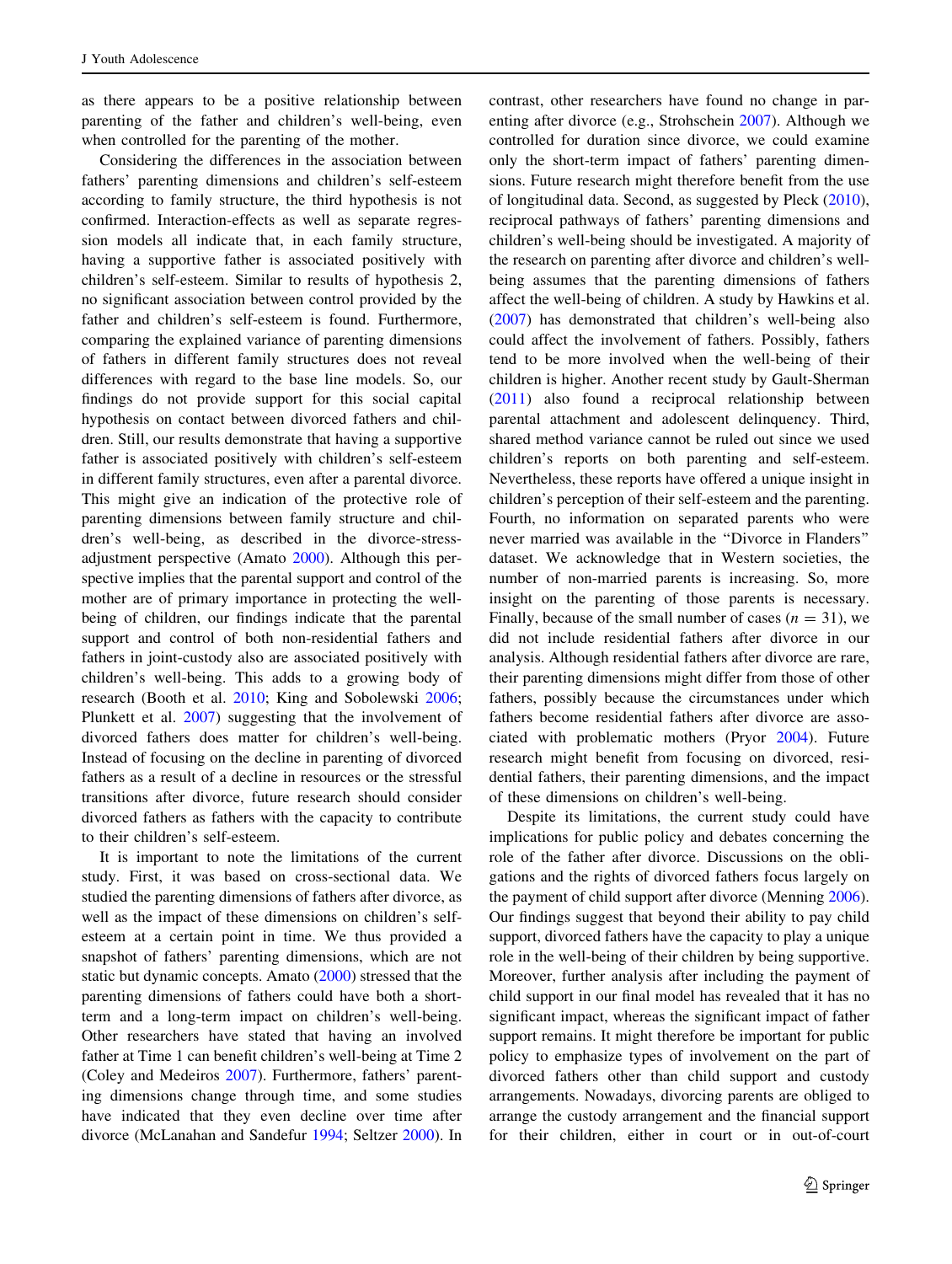<span id="page-12-0"></span>negotiations. In many countries, including Belgium, a trend towards shared parental responsibility is noticeable (McIntosh [2009](#page-13-0)), especially in the current custody arrangements (e.g., joint custody) and the payment of child support. Still, public policy could go beyond this shared parenting concerning the custody or child support agreements by encouraging divorced fathers and mothers to also discuss and negotiate their parenting behavior and involvement with their children in a formal agreement, consistent with the formal parenting agreement of the Netherlands (De Rijksoverheid voor Nederland [2010\)](#page-13-0). This formal parenting agreement includes the arrangements for custody of the child and the amount of child support, but also agreements on the parenting behavior and involvement, like which parent is to pay for extra costs (e.g., medical costs, hobbies, school trips), which parent is to assume caring tasks (e.g., staying at home when the child is sick, helping the child with homework, picking the child up from school), how the parents should communicate about the child, and which decisions about the child should be made together (e.g., school choice, punishment for coming home late). The latter is also included in the Australian legislation on shared parenting after divorce (McIntosh [2009\)](#page-13-0). Such a formal parenting agreement would go beyond custody and child support arrangements and also includes guidelines on parenting and parental involvement. Therefore, it might lead parents to reflect more on the arrangements concerning the children, supply children with a more central role in the divorce process and encourage both mothers and fathers to remain or become supportive after divorce. Furthermore, such a formal parenting agreement could offer children an active role, if parents let them take part and take their wishes into consideration. It also is claimed that out-of-court negotiated agreements concerning the children are fairer, more acceptable to both parties, more durable, more likely to be fully implemented and lead to less conflict (Wasoff [2005\)](#page-14-0). Nevertheless, we believe that legislation should only specify the framework of the formal parenting agreement during the divorce process and that it should not interfere with its content. Furthermore, divorced parents should be able to change this agreement in whole or in part as the child grows older, or as they experience other family transitions. Still, we should acknowledge that a formal parenting agreement might not be in the best interest of all divorced families (McIntosh [2009\)](#page-13-0), so legislation should provide other possibilities.

In summary, the current study has made important contributions to the understanding of how formerly married fathers parent their children and how their parenting can benefit children's well-being. Using a representative sample, our findings applied to a wide range of ever married fathers of adolescents, even beyond differences in custody arrangements. In particular, we have provided new

evidence regarding the parenting dimensions of non-residential fathers as well as on fathers in joint-custody arrangements. We also compared fathers' parenting dimensions after divorce to those of fathers who are still married, along with associations between these dimensions and children's well-being after divorce. Controlling for the parenting dimensions of mothers, we have grasped the unique link of fathers' parenting dimensions with children's well-being. Even after controlling for mothers' parenting dimensions, the importance of fathers' parenting dimensions (especially support) for children's well-being after divorce still remained, indicating that divorced fathers have the capacity to increase the well-being of their children in a positive manner. Finally, this study was based on children's reports of fathers' parenting dimensions, providing a unique insight in how children experience parenting. The current study has revealed that, even though divorced fathers are less supportive to and controlling of their children than married fathers, the children of divorced fathers benefit more when their fathers show higher support towards them.

Acknowledgments This research was supported by the Agency for Innovation by Science and Technology.

#### References

- Amato, P. R. (2000). The consequences of divorce for adults and children. Journal of Marriage and Family, 62, 1269–1287.
- Amato, P. R., Meyers, C. E., & Emery, R. E. (2009). Changes in nonresident father-child contact from 1976 to 2002. Family Relations, 58, 41–53.
- Asgeirsdottir, B. B., Gudjonsson, G. H., Sigurdsson, J. F., & Sigfusdottir, I. D. (2010). Protective processes for depressed mood and anger among sexually abused adolescents: The importance of self-esteem. Personality and Individual Differences, 49, 402–407.
- Aunola, K., Stattin, H. K., & Nurmi, J. E. (2000). Parenting styles and adolescents' achievement strategies. Journal of Adolescence, 23, 205–222.
- Barber, B. K. (1996). Parental psychological control: Revisiting a neglected construct. Child Development, 67, 3296–3319.
- Baumrind, D. (1991). The influence of parenting style on adolescent competence and substance use. The Journal of Early Adolescence, 11, 56–95.
- Ben-Arieh, A. (2005). Where are the children? Children's role in measuring and monitoring their well-being. Social Indicators Research, 74, 573–596.
- Benson, M. J., Buehler, C., & Gerard, J. M. (2008). Interparental hostility and early adolescent problems behavior: Spillover via maternal acceptance, harshness, inconsistency and intrusiveness. The Journal of Early Adolescence, 28, 428–454.
- Birkeland, M. S., Melkevik, O., Holsen, I., & Wold, B. (2012). Trajectories of global self-esteem development during adolescence. Journal of Adolescence, 35, 43–54.
- Booth, A., Scott, M. E., & King, V. (2010). Father residence and adolescent problem behaviour: Are youth always better off in two-parent families? Journal of Family Issues, 31, 585–605.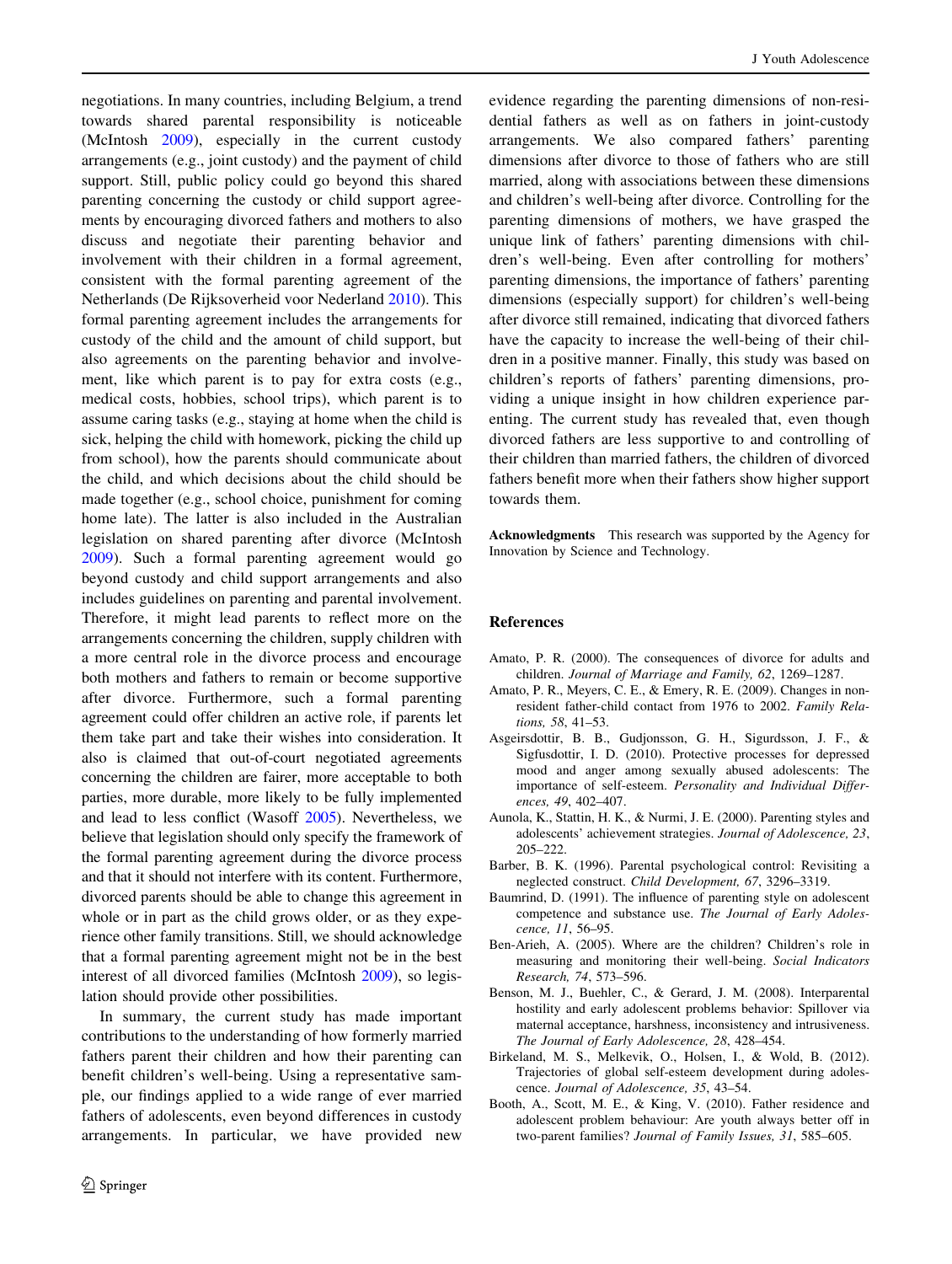- <span id="page-13-0"></span>Bos, A. E. R., Huijding, J., Muris, P., Vogel, L. R. R., & Biesheuvel, J. (2010). Global, contingent and implicit self-esteem and psychopathological symptoms in adolescents. Personality and Individual Differences, 48, 311–316.
- Bowman, M. E., & Ahrons, C. R. (1985). Impact of legal custody status on fathers' parenting postdivorce. Journal of Marriage and Family, 47, 481–488.
- Bronte-Tinkew, J., Scott, M. E., & Lilja, E. (2010). Single custodial father's involvement and parenting: Implications for outcomes in emerging adulthood. Journal of Marriage and Family, 72, 1107–1127.
- Campana, K. L., Henderson, S., Stolberg, A. L., & Schum, L. (2008). Paired maternal and paternal parenting styles, child custody and children's emotional adjustment to divorce. Journal of Divorce and Remarriage, 48, 1–20.
- Carlo, G., Mc Ginley, M., Hayes, R., Batenhorst, C., & Wilkinson, J. (2007). Parenting styles or practices? Parenting, sympathy and prosocial behaviors among adolescents. The Journal of Genetic Psychology, 168, 147–176.
- Carlson, M. J. (2006). Family structure, father involvement and adolescent behavioural outcomes. Journal of Marriage and Family, 68, 137–154.
- Coleman, J. S. (1988). Social capital in the creation of human capital. American Journal of Sociology, 94(Suppl.), S95–S120.
- Coley, R. L., & Medeiros, B. L. (2007). Reciprocal longitudinal relations between non-resident father involvement and adolescent delinquency. Child Development, 78, 132–147.
- Cooley, C. H. (1902). Human nature and the social order. New York, NY: Scribner's.
- Cox, M. J., & Paley, B. (1997). Families as systems. Annual Review of Psychology, 48, 243–267.
- Crocker, J., & Park, L. E. (2004). The costly pursuit of self-esteem. Psychological Bulletin, 130, 392–414.
- Darling, N., & Toyokawa, T. (1997). Construction and validation of the parenting style inventory II (PSI-II). Pennsylvania: The Pennsylvania State University, Department of Human Development and Family Studies.
- DeGarmo, D. S., & Forgatch, M. S. (1999). Context as predictors of changing maternal parenting practices in diverse family structures: A social interactional perspective of risk and resilience. In E. M. Hetherington (Ed.), Coping with divorce, single parenting and remarriage: A Risk and Resiliency Perspective (pp. 227–252). Mahwah, NJ: Lawrence Erlbaum Associates.
- De Rijksoverheid voor Nederland. (2010). Kinderen? Ouderschapsplan verplicht. Retrieved September 20, 2011 from [http://www.](http://www.rijksoverheid.nl/onderwerpen/scheiden/kinderen-ouderschapsplan-verplicht) [rijksoverheid.nl/onderwerpen/scheiden/kinderen-ouderschapsplan](http://www.rijksoverheid.nl/onderwerpen/scheiden/kinderen-ouderschapsplan-verplicht)[verplicht.](http://www.rijksoverheid.nl/onderwerpen/scheiden/kinderen-ouderschapsplan-verplicht)
- Diener, E., & Diener, M. (1995). Cross-cultural correlates of life satisfaction and self-esteem. Journal of Personality and Social Psychology, 68, 653–663.
- DuBois, D. L., & Flay, B. R. (2004). The healthy pursuit of selfesteem: Comment on and alternative to the Crocker and Park (2004) formulation. Psychological Bulletin, 130, 415–420.
- Dunlop, R., Burns, A., & Bermingham, S. (2001). Parent–child relations and adolescent self-image following divorce: A 10 year study. Journal of Youth and Adolescence, 30, 117–134.
- Eurostat New Cronos. (2011). Source Eurostat delivered by ESDS International, (MIMAS) University of Manchester. Retrieved September 20, 2011 from <http://www.europa.eu.int/comm/eurostat/>
- Flouri, E. (2006). Non-resident fathers' relationships with their secondary school age children: Determinants and children's mental health outcomes. Journal of Adolescence, 29, 525–538.
- Forgatch, M. S., & DeGarmo, D. S. (1997). Adult problem solving: Contributor to parenting and child outcomes in divorced families. Social Development, 6, 237–253.
- Furstenberg, F. F., & Hughes, E. (1995). Social capital and successful development among at-risk youth. Journal of Marriage and Family, 57, 580–592.
- Garcia, F., & Gracia, E. (2009). Is always authoritative the optimum parenting style? Evidence from Spanish families. Adolescence, 44, 101–131.
- Gault-Sherman, M. (2011). It's a two-way street: The bidirectional relationship between parenting and delinquency. Journal of Youth and Adolescence, 4, 121–145.
- Goodman, C., & Pickens, J. (2001). Self-blame and self-esteem in college-aged children from divorced families. In C. A. Everett (Ed.), Divorce and the next generation: Perspectives for young adults in the new millennium (pp. 119–135). Binghamton, NY: The Hawort Press.
- Hardy, S. A., Padilla-Walker, L. M., & Carlo, G. (2008). Parenting dimensions and adolescents' internalization of moral values. Journal of Moral Education, 37, 205–223.
- Hawkins, D. N., Amato, P. R., & King, V. (2007). Nonresident father involvement and adolescent well-being: Father effects or child effects? American Sociological Review, 72, 990–1010.
- Hetherington, E. M., & Stanley-Hagen, M. M. (1999). The adjustment of children with divorced parents: A risk and resiliency perspective. Journal of Child Psychiatry, 40, 129–140.
- Hilton, J. M., & Devall, E. L. (1998). Comparison of parenting and children's behaviour in single-mother, single-father and intact families. Journal of Divorce and Remarriage, 29, 23–54.
- Jacobs, J. (1983). Treatment of divorcing fathers: Social and psychotherapeutic considerations. American Journal of Psychiatry, 140, 1294–1299.
- Kakihara, F., Tilton-Weaver, L., Kerr, M., & Stattin, H. (2010). The relationship of parental control to youth adjustment: Do youths' feelings about their parents play a role? Journal of Youth and Adolescence, 39, 1442–1456.
- Kim, Y., & Sherraden, M. (2011). Do parental assets matter for children's educational attainment?: Evidence from mediation tests. Children and Youth Services Review, 33, 969–979.
- King, V., & Heard, H. E. (1999). Nonresident father visitation, parental conflict and mother's satisfaction: What's best for child well-being? Journal of Marriage and Family, 61, 385–396.
- King, V., & Sobolewski, J. M. (2006). Nonresident fathers' contributions to adolescent well-being. Journal of Marriage and Family, 68, 537–557.
- Lamborn, S. D., Mounts, N. S., Steinberg, L., & Dornbusch, S. M. (1991). Patterns of competence and adjustment among adolescents from authoritative, authoritarian, indulgent and neglectful families. Child Development, 62, 1049–1065.
- Lansford, J. E. (2009). Parental divorce and children's adjustment. Perspectives on Psychological Science, 4, 140–152.
- Lengua, L. J., Wolchik, S. A., Sandler, I. N., & West, S. G. (2000). The additive and interactive effects of parenting and temperament in predicting adjustment problems of children of divorce. Journal of Clinical Child Psychology, 29, 232–244.
- Lyubomirsky, S., Tkach, C., & Dimatteo, M. R. (2006). What are the differences between happiness and self-esteem? Social Indicators Research, 78, 363–404.
- Madden-Derdich, D. A., & Leonard, S. A. (2002). Shared experiences, unique realities: formerly married mothers' and fathers' perceptions of parenting and custody after divorce. Family Relations, 51, 37–45.
- Marsh, H. W. (1996). Positive and negative global self-esteem: A substantively meaningful distinction or artifactors? Journal of Personality and Social Psychology, 70, 810–819.
- McIntosh, J. E. (2009). Legislating for shared parenting: Exploring some underlying assumptions. Family Court Review, 47, 389–400.